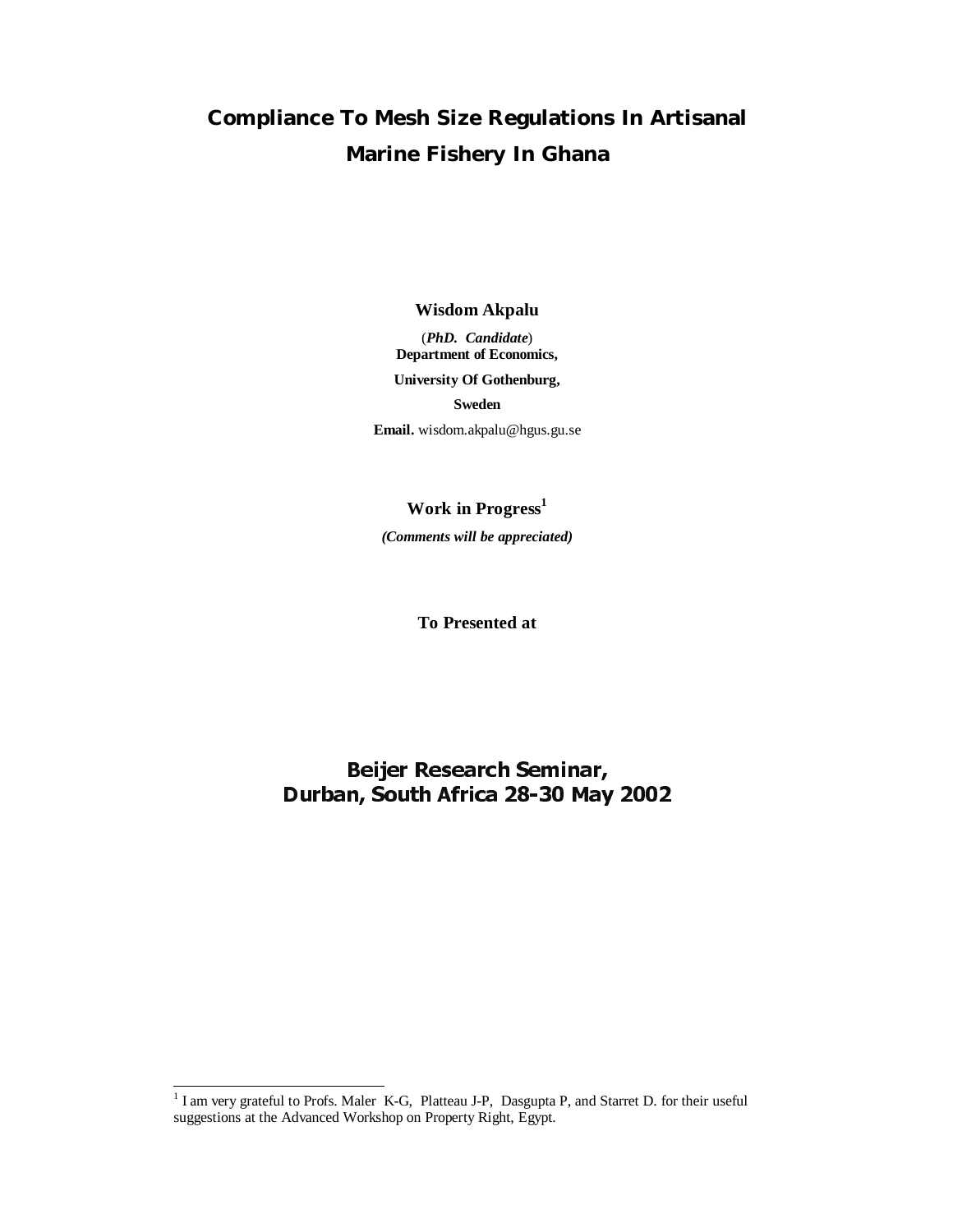Compliance To Mesh Size Regulations In Artisanal Marine Fishery In Ghana

*Wisdom Akpalu*  **Department of Economics, University Of Gothenburg, Sweden** 

**Email.** wisdom.akpalu@hgus.gu.se

## Work in Progress<sup>2</sup> *(Comments will be appreciated)*

### *1. Introduction*

In Ghana, fishing is the most important direct and indirect employment generating activity in the entire coastal zone of length of about 528 km. It has been estimated that the fishery sub-sector supports about 1.5million people, and fish and fish products contributed 21% (US \$56 million) to the nations non-traditional export earnings in 1997(FAO, 1998). With the persistent decline in the price of cocoa and gold which are Ghana's traditional export commodities and the resultant adverse effect on foreign exchange earnings, government policy aims at increasing the production of non traditional export commodities, including fish, to meet the growing domestic demand and export.

Ghana's fish production comes from two main sources, marine and inland. Fish catch from the marine constitutes about 85% of total domestic fish production. The marine fishery sector has four fishing fleets; namely artisanal (canoes), inshore, industrial and tuna fleets (FAO, 1998). The artisanal fishery sector, which is the most important sector, dominates in terms of vessels, employment and fish landing (Koranteng, 1992; Ministry of Environment Science and Technology, 1998). According to FAO (1998), as at 1997, the artisanal fishery sector in Ghana had 8,895 vessels (canoes) out of 9,106 vessels (i.e. 98%) in the marine fishery sector. The canoes use four main gears; namely, Gillnet, Poli-Watsa, Hook and line, and Beach seine nets. As at 1997, the sector has employed 101,741 fishermen and 150,000 fish processors and traders. Of the total marine annual fish catch by the four fleets, between 70% and 80% comes from the artisanal fisheries (FAO, 1998). Between 1988 and 1992, out of the total

1

 $2^{2}$  I am very grateful to Profs. Maler K-G, Platteau J-P, Dasgupta P, and Starret D. for their useful suggestions at the Advanced Workshop on Property Right, Egypt.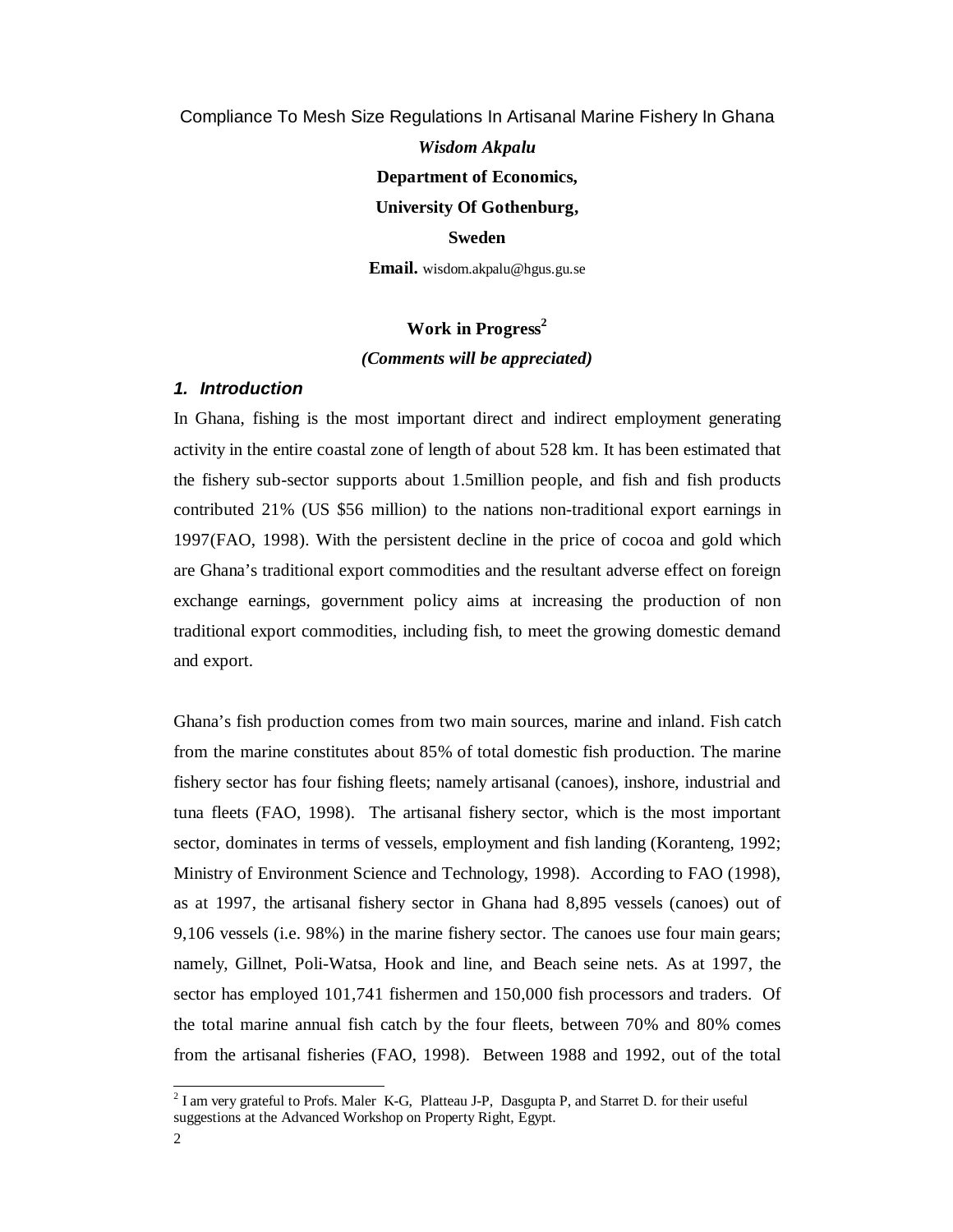marine fish landing of 327,000 tons, artisanal fishery contributed 260,000 tons (i.e. about 80%). But in terms of value added, within the same period, the sector contributed US\$23,100 to the total figure of US\$63,310 that accrued to the marine fishery.

The artisanal marine fish resource in Ghana is owned by the state but the resource is an open access to Ghanaians since government policy regarding artisanal fishery encourages the development of the resource to increase employment and reduce rural poverty. However, the use right of the fish resource is enshrined in fishing regulations by government (PNDC law 256 of 1991) to ensure sustainability. The government regulations (which are command and control instruments) include adherence to mesh-size regulation, which require minimum mesh size of 25mm, approximately one inch, in stretched diagonal length.

However, the mesh size regulation, among others, has not been very effective due to non-compliance. Some fishers have vehemently rejected the mesh size regulation on the basis that the minimum size of 25mm in stretched diagonal length cannot catch some targeted species, e.g. anchovy. It is noted that the fishers use mesh sizes between 10mm and 25mm and this is disastrous in artisanal fishery. As a result the sector is characterised by overexploitation and overcapitalisation (Koranteng, 1997). It is obvious that the artisanal fishery resource will run into extinction and subsequently deepen poverty and increase the rate of unemployment in fishing communities in the long run if fishers do not adhere to the mesh size regulation, among others. According to Koranteng (1992), the destructive nature of some artisanal fishing gear such as the seine net cannot be overemphasised. In view of this, this research seeks to investigate likely reasons that are responsible for noncompliance with mesh size regulation with **Komenda-Edina-Eguafo-Abrew District,** a fishing intense area, as a case study, analyse the relationship between fishing skills and effort limiting through quota systems and limits to fishing trips, and also find out whether wealthy fishermen are more likely to conserve the fish resource.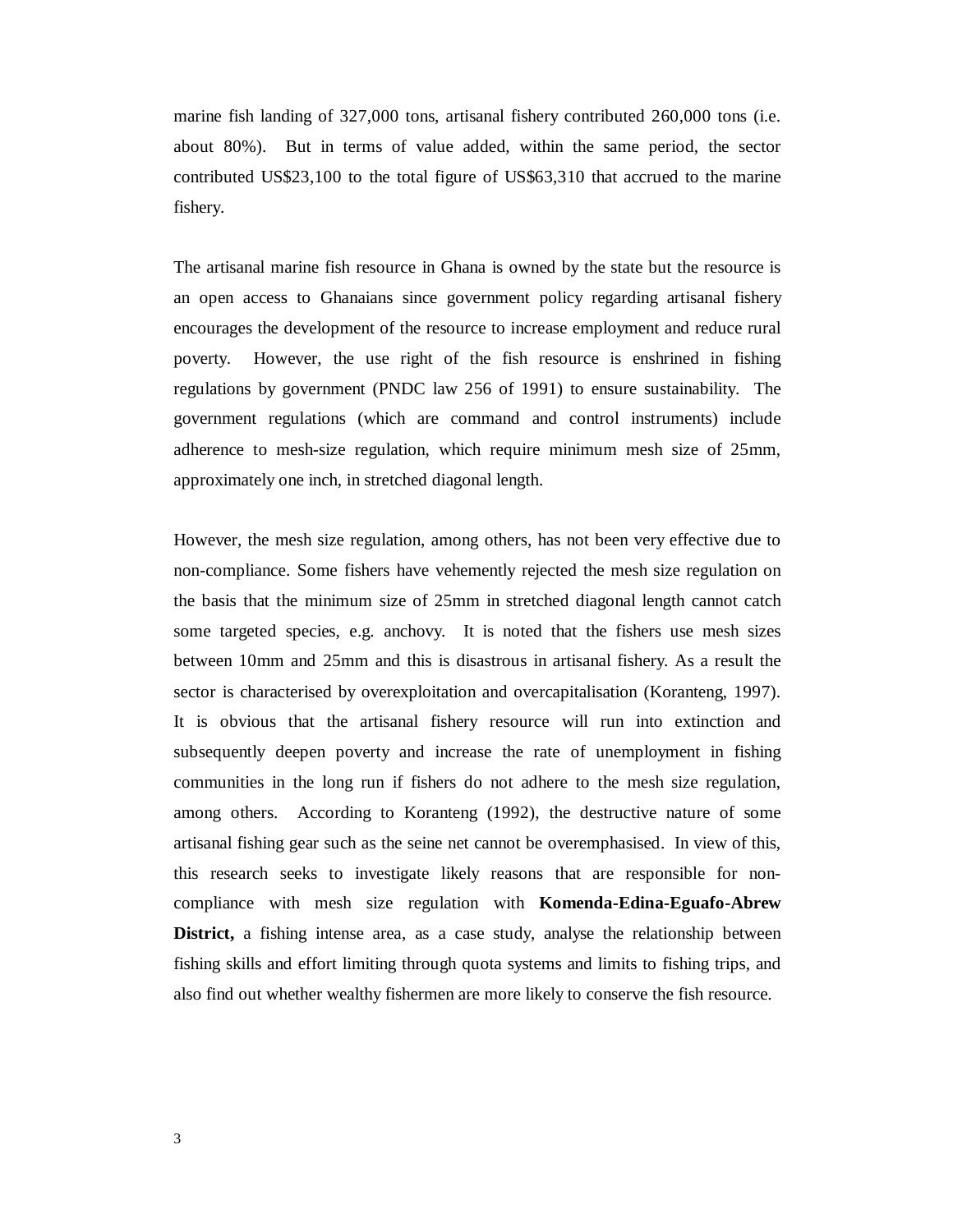## *1.1 Objectives of the Study*

The main objectives of this study are to investigate:

- 1. whether factors such as **ignorance** of fishers about the consequences of the use of mesh sizes smaller than 25mm in stretched diagonal on the fish stock and habitat, the level of **poverty**<sup>3</sup> of the fishers *and/or* non-compliance by other fishers, are responsible for the violation of the mesh size regulation.
- 2. the relationship between socio-economic characteristics such as income, level of education, marital status, number of dependants, religion and tribe; and fishing experience and ownership of fishing vessel of the rule breakers, and the possible reasons for the violation of the regulation.
- 3. whether heterogeneity in fishing skills, proxy by levels of technical efficiency<sup>4</sup>, determine choice of effort limiting strategies such as uniform quota and uniform fishing trips.
- **4.** whether wealthier fishermen are more likely to enforce the mesh size regulations than the poorer fishermen.

## *1.2 Significance of the study*

By empirically investigating and unearthing the likely reasons for rule breaking the findings of this study will be very useful to Department of Fisheries of the Ministry of Agriculture in Ghana. Thus it will help the department to evaluate and improve the existing effort-limiting strategies in the artisanal marine fishery.

Second, as a unique study that will empirically investigate motivation for non compliance to rule of use, and the strength of fisher-heterogeneity in rule enforcement in Ghana in particular and West Africa in general, this research will serve as a useful reference material for policy makers and academicians.

## **2. Artisanal Marine fishery in Ghana**

## *2.1 A Brief historical development of Fishing Gear*

Until late  $19<sup>th</sup>$  century, marine fishery in Gold Coast (now Ghana) was basically artisanal and the fishing technology was very simple and less efficient. The fishing

**.** 

<sup>3</sup> For the purpose of this study, we shall rely on self-perception of the fishermen.

<sup>&</sup>lt;sup>4</sup> The choice of this proxy is motivated by Baland and Platteau (1996, p161) commitment to the phrase

<sup>&#</sup>x27;…technically more efficient...' in explaining regulation with heterogeneous resource users.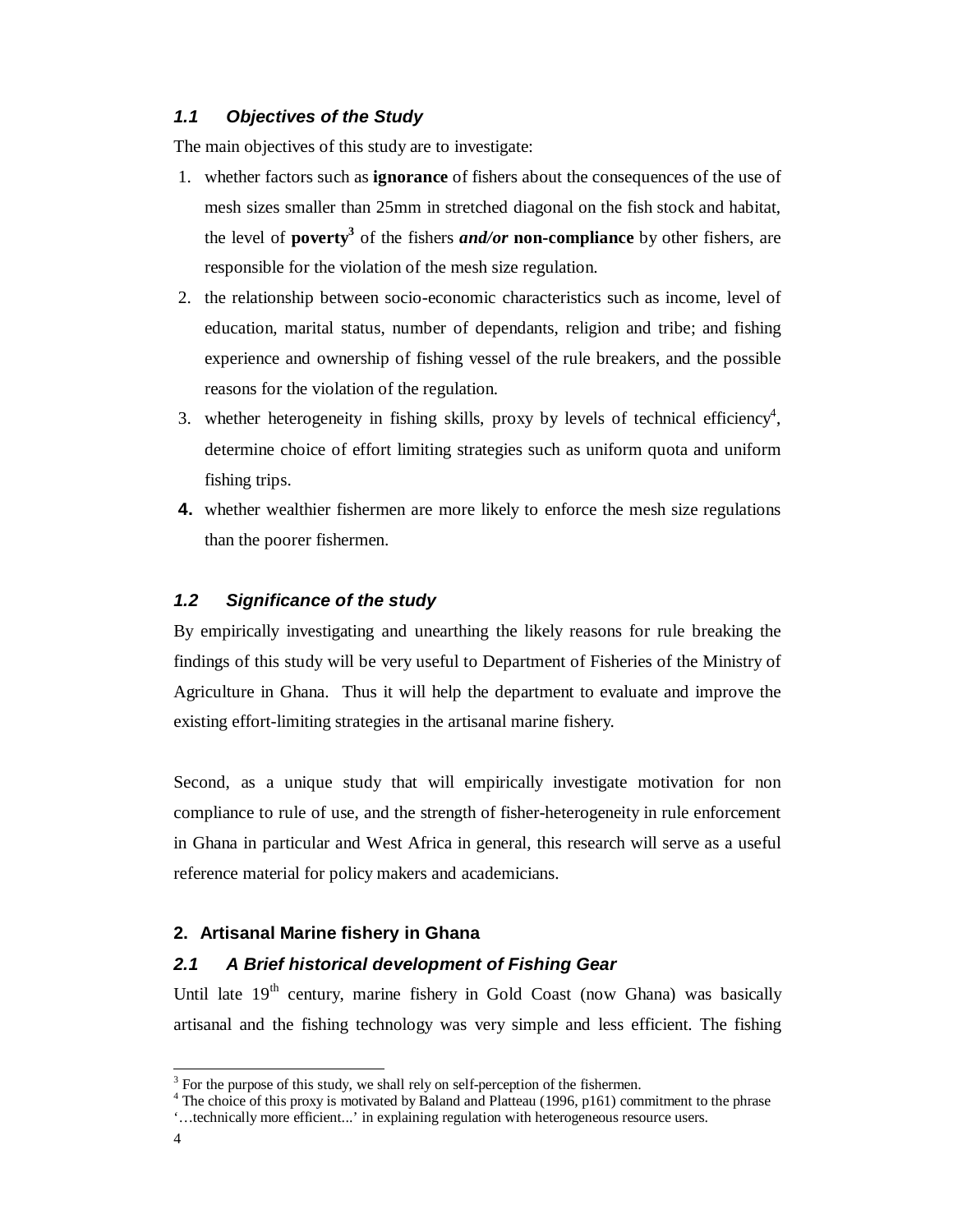gears used were Castnets, gillnets (locally called 'Ali' net), seine nets, trapnets, and handlines. The rope used for the nets was produced from bowstring hemp and the twine for nets was made from pineapple leaves (Lawson and Kwei, 1974, and Koranteng, 1992). The industry used dugout canoes which were locally made of *Triplochiton scleroxylon*, locally known as 'wawa' (Koranteng, 1992). The targeted fish stock was in abundance and there were relatively low demand for fish due to the low population of less than three million and inadequate facilities to preserve fish. As a result, the fishers operated in very near coastal waters (Fishery Department, 1992).

From the late  $19<sup>th</sup>$  century and early  $20<sup>th</sup>$  century, Ghana's population increased considerably which consequently triggered the demand for fish. The sector in response to this underwent some considerable changes, notably: the introduction of improved fishing gears such as the purse seine net and synthetic netting materials, introduction of outboard motors, improvement in fish processing and storage facilities (Koranteng, 1992).

The beach seine net was introduced in the artisanal marine fishery industry at the beginning of the  $20<sup>th</sup>$  century. Soon after this, an encircling net was introduced and developed later into a purse seine net locally called 'watsa' net with meshes of about 50-60 mm. This was further improved to have thinner twine and contain much smaller mesh sizes of 10-13 mm. The local name of this improved net is 'poli'. Fishery scientists consider this net very destructive to artisanal fish stock since it is capable of harvesting large schools of juvenile fishes. The most recent and popular gear is 'Aliwatsa' net, which is a combination of the 'ali' and 'watsa' nets. Some of the fishers also attached hooks to the gill and set nets. In addition, the change from natural to synthetic netting materials has decreased frequency and duration of mending of nets and consequently increased fishing time (Koranteng, 1992). Presently there are four main artisanal marine fishing gears. These are; Gillnet, Poli-Watsa, Hook and line, and Beach seine nets.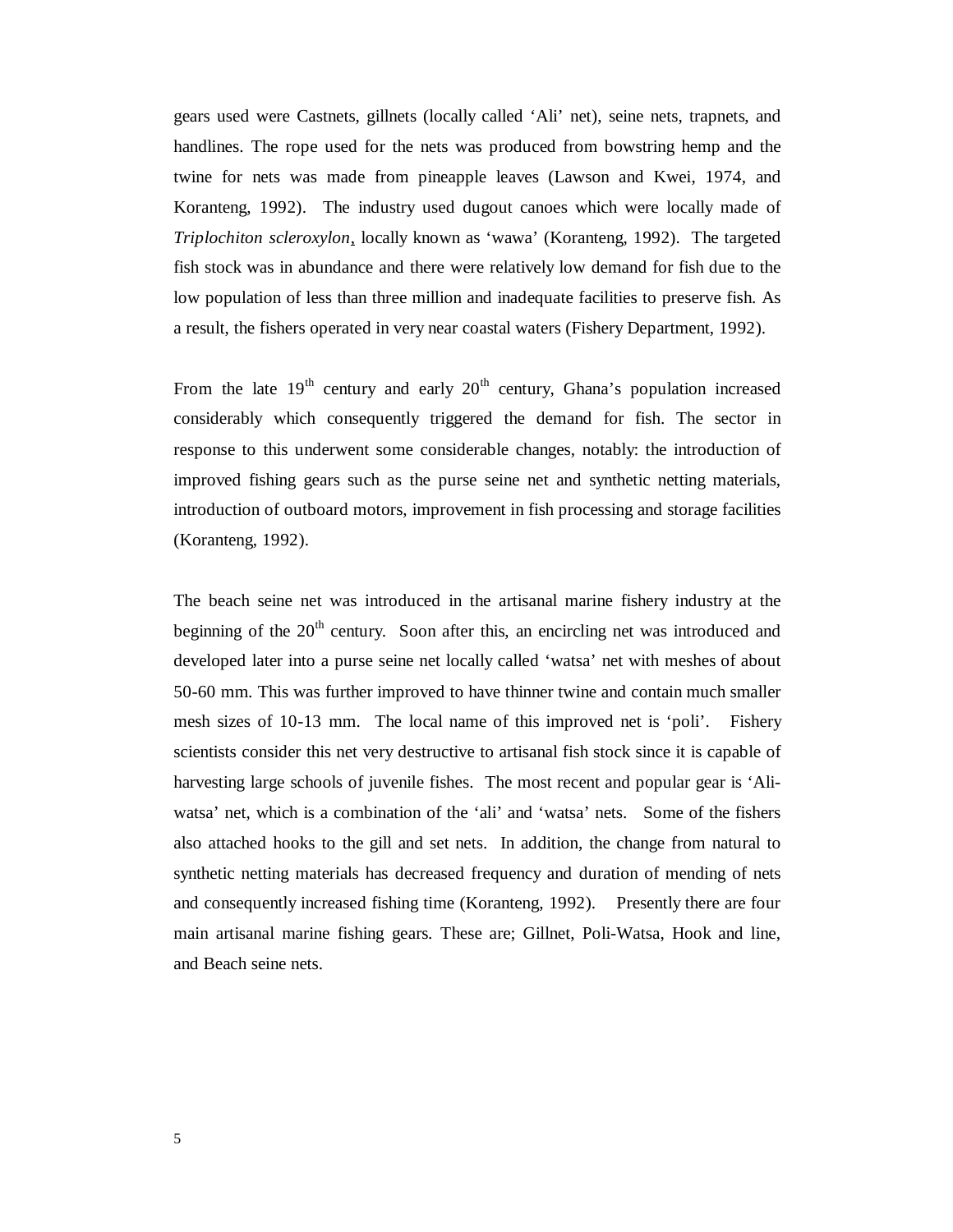## **2.2 Gear types and Targeted species in artisanal marine fishery**

Table 1 provides information on artisanal marine fishing gears and targeted fishes.

| <b>Type of Gear</b>     | <b>Targeted fishes</b>                        |
|-------------------------|-----------------------------------------------|
| Poli/Watsa/Ali          | Small and medium size pelagics: anchovy,      |
|                         | sardinellas, mackerels and burrito            |
| Gillnets                | Large pelagics: bill fishes, tunas and shacks |
| <b>Beach Seine nets</b> | Pelagics and demersals                        |
| Hook and lines          | Demersal                                      |

### **Table 1. Gears and targeted Fishes**

**Source: Fishery Department, 1992** 

- **Gillnet** is a rectangular piece of netting fixed to a head line, which is fitted with floats, on top and with a foot-rope weighted with lead, stones or shells at the bottom. The gill net is either operated as set net, where the foot rope is heavily weighted and anchored at each end so that the net fishes at a fixed position, or as a Drift net where the foot rope is lightly weighted or not weighted so that the net drifts with the current.
- **Beach seine net** has one end fixed to the bottom and the other end moved freely to surround a given area. The net is later pulled to catch the fish.
- **Hook and line** is usually long ropes carrying several hooks. The hooks are baited with small low-priced fishes<sup>5</sup>.

Although all the above gears are used by the artisanal marine fishers in Ghana, it is notable that the largest canoes measuring 15-20 meters mainly use ali/poli/watsa and other smaller canoes use different types of gear such as the beach seines, set nets, gillnets and hook and line (Fishery Sector Capacity Building, ??). Of about 8,895 canoes of varying sizes in 1996, about 56.2% were motorised. Although the number of canoes have been stable, fishing techniques have improved and thereby intensifying fishing efforts (Fishery Sector Capacity Building, ??).

## **2.3 Trends in Fish Resource harvest**

Presently the artisanal marine fishery operates in about 189 fishing villages and 310 landing sites throughout Ghana. It is estimated that the sector lands about 250,000 mt

**.** 

 $5$  See Moses  $(19??)$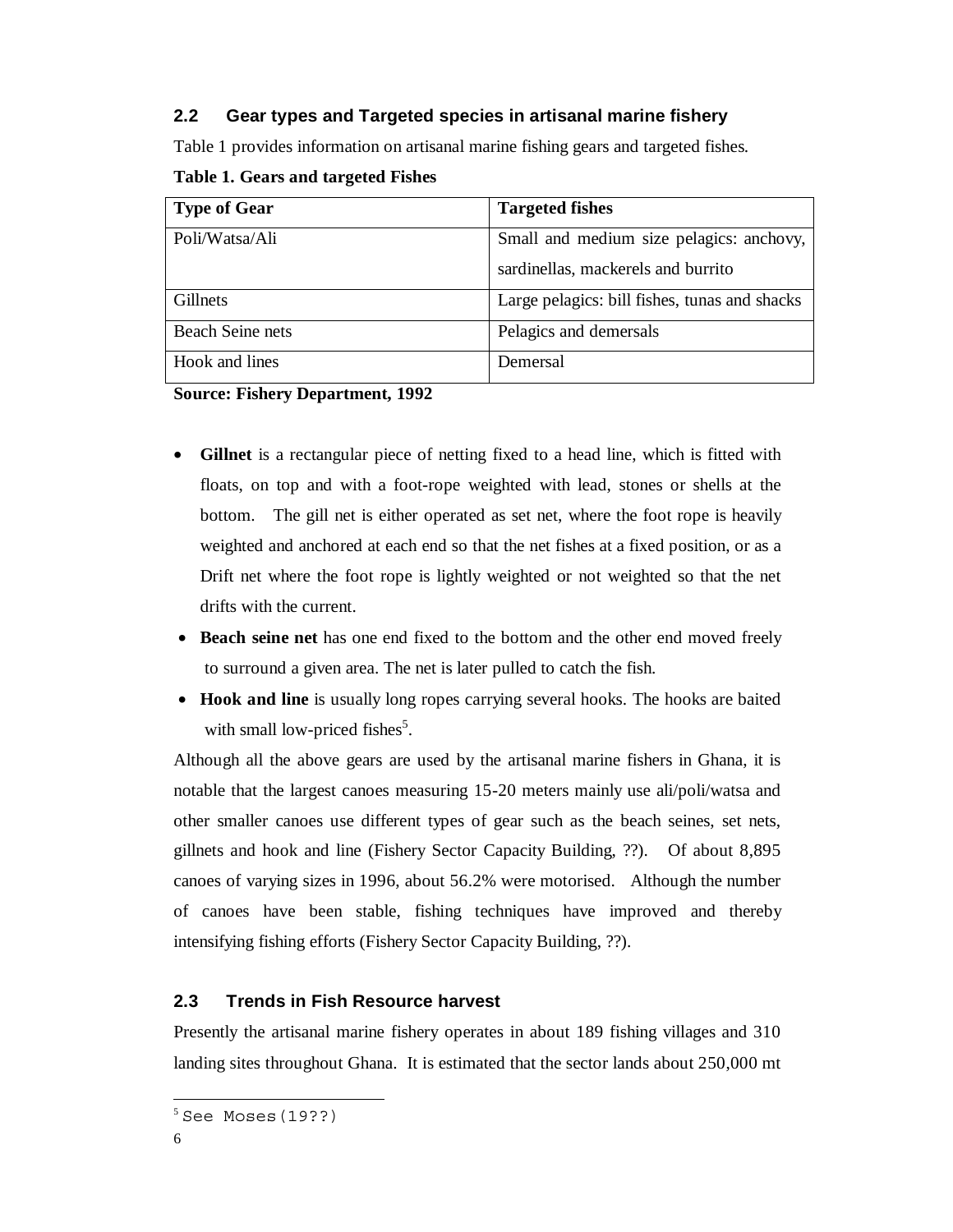annually of which 180,000 mt constitute small pelagic species. The pelagic species consist of *sardinella aurita and s. maderensis*, and anchovy. The *sardinella*, experience seasonal fluctuations and as a result does not strictly lend itself to the concept of Maximum Sustainable Yield (MSY)(Koranteng, 1992). After a very high increase in the landing of *sardinella aurita,* the peak of 125,815 tons was reached in 1992, and the catch has been surging downwards over the years.

**Table 2. Trends in Catch Per Unit Effort (CPE)** 

| Year | 1992 | 1993 | '994 | 1995 | 1996 |
|------|------|------|------|------|------|
| CPE  | 38.2 | 29.6 | 24.5 | 24.3 | 34.6 |

#### **Source: FRUB (1997)**

Table 2, shows the trend in the Catch Per Unit Effort (CPE) from 1992 to 1996. The figure declined from 1992 through 1995 even in the face of improved fishing techniques. This provides a good indication of excessive exploitation of the resource. Although the CPE increased by 42.4% from 1995 to 1996, it was still lower than the 1992 level.

## **3.0 Overview of Property Rights and Marine Fishery Resource Management in Ghana**

## *3.1 A Brief Overview of Property Rights*

Property right, according to Ostrom (2000), define actions that individuals can take in relation to other individuals regarding some "thing". And if an individual has a right, other individual(s) has the commensurate responsibility to respect that right. Resources that do not have ownership or control are referred to as open access. It is important to distinguish among some property regimes. Worthy of note are, common property (which is divided into unregulated common property, regulated common property or common pool), state property and private property.

Common property denotes resources that are owned by a community and rules of access to the resource are defined by the community that owns the resource (Helberg, 2001). A typical example of these resources is marine fishery stock. Common property could either be regulated, where the rules governing the resource utilization are clearly specified, or unregulated where the rules do not exist or are not enforced to limit the use of the resource (Baland and Platteau, 1996; Helberg, 2001). The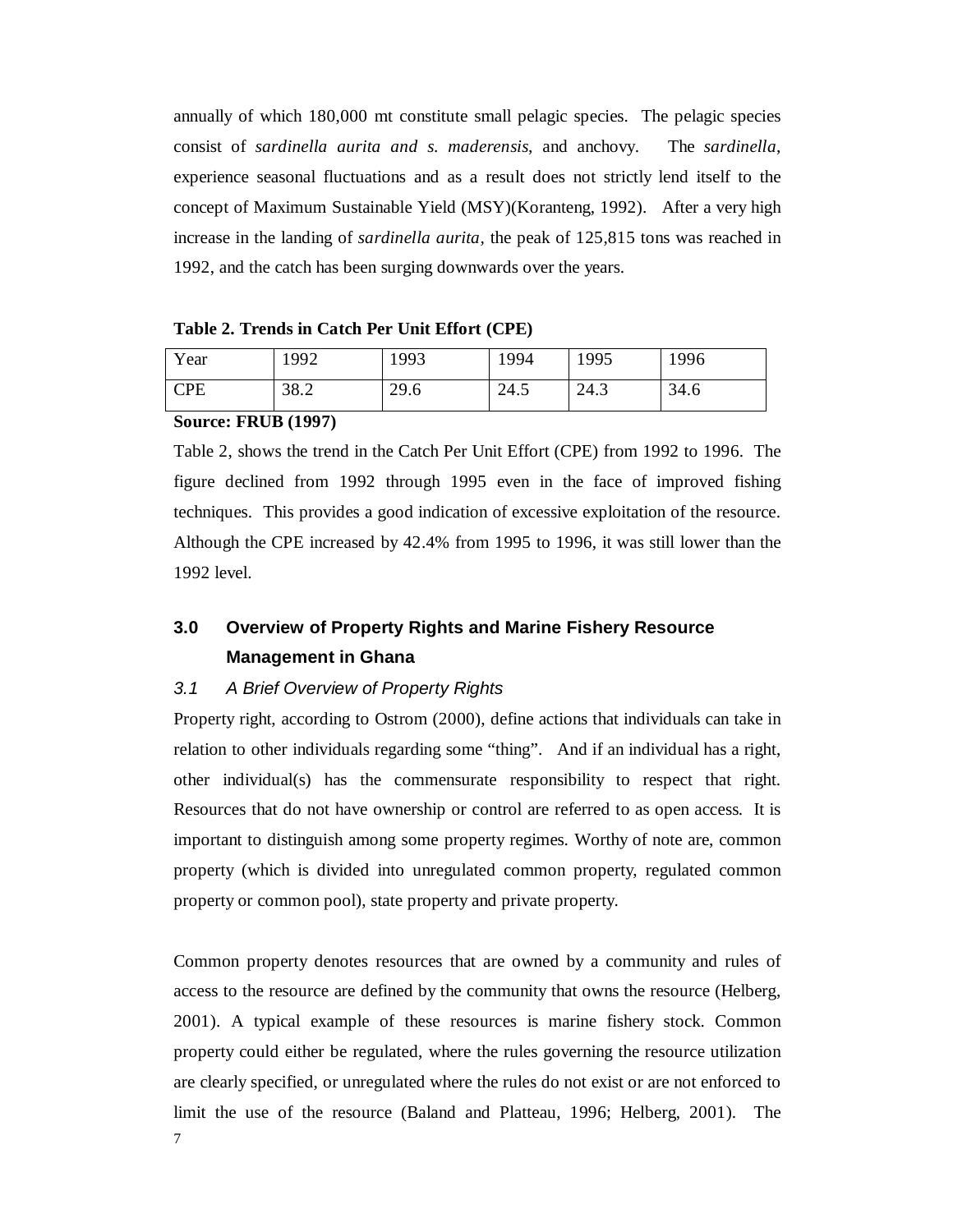unregulated common property is also known as the common-pool (Helberg, 2001). These resources have two main characteristics; difficulty or high cost of excluding potential users, and every user subtracts from benefit to other users ((Ostrom, 1990). Marine fishery stock is good example of these resources. The two characteristics are recipes for over-exploitation of say marine fishery resources, a phenomenon known as the "tragedy of the commons". The five property rights that are very relevant for the use of common pool resources are access, withdrawal, management, exclusion, and alienation (Schlager and Ostrom, 1992, Ostrom 2000).

State Property, on the other hand are resources owned by the state, and rules of access and conservation are enforced by the state (Heltberg, 2001). It is not uncommon that due to high cost of enforcement, state property degenerates to open access or common property. In many developing countries, marine fishery stock is state property, however due to high cost of monitoring the resource becomes a common pool to fishers.

Finally, private property exits when an individual has a property right over a resource. This right, typically, includes the right to posses, use, transfer, destroy, manage and exclude other potential users of the resource (Ostrom, 2000; Heltberg, 2001).

#### *3.2 Artisanal marine fishery stock in Ghana as a Common Pool*

8 As noted earlier, common pool resources are characterized by difficulty of excluding non-members and the use of the resource by each member subtracts from total benefit that accrue to other members. Ostrom (2000, 1993), identified seven variables, which makes it conducive for a resource to be used as a common property, these include: (a) Accurate information about the condition of the resource and expected flow of benefits and costs is available at low cost to the participants (b) Participants share a common understanding about the potential benefits and risks associated with the continuance of the status quo as contrasted with changes in norms and rules that they could feasibly adopt (c) Participants share generalized norms of reciprocity and trust that can be used as initial social capital (d) The group using the resource is relatively stable (e) Participants plan to live and work in the same area for a long time (and in some cases, expect their offspring to live there as well) and, thus, do not heavily discount the future (f) Participants use collective-choice rules that fall between the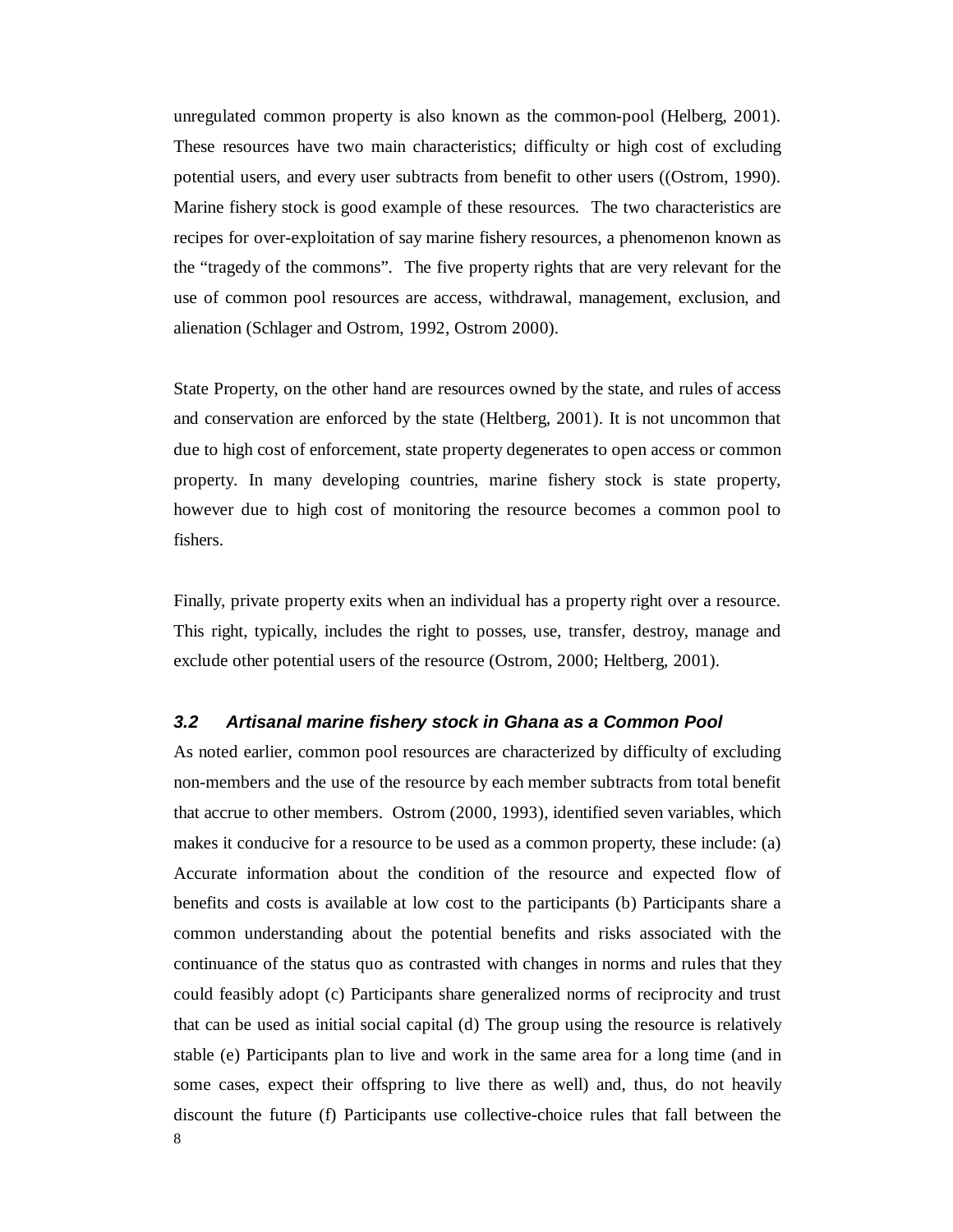extremes of unanimity or control by a few (or even bare majority) and, thus, avoid high transaction or high deprivation costs (g) Participants can develop relatively accurate and low-cost monitoring and sanctioning arrangements.

According to McCulloch et al (1998), where the above critical conditions are not present and collective action needed for resource management is lacking, the motivation of beneficiaries depends on economic costs and benefits, as well as time involved in and social tensions or gratification from participation. And when government supports are lacking in a situation where there are sufficient incentives, local authorities develop local mechanisms that replaces the role of the government.

At independence in 1957, the Coastal Zone that stretches from 10m-height contour to the seaward limit of the continental shelf and the resources within the Exclusive Economic Zone of 200 nautical miles, including fishery, become the property of the state. The government however granted the use right to all Ghanaians, and consequently declaring particularly artisanal fishery resources an open access. Until early  $20<sup>th</sup>$  century artisanal marine fishery in Ghana, with reasonable low population, was very close inshore using simple fishing technology comprising inefficient gear and dug out canoes propelled by oars and sails. Total catch was below the maximum sustainable yield; hence the artisanal resource management was not an issue. The artisanal marine fishermen lived in communities, and the chief fisherman, who usually happens to be the founder of the fishing community and/or most skillful and wealthy fisherman, together with some elders and successful fishermen, resolve fishing related conflicts, enforce social norms relating to fishing, and oversee the general welfare of other fishermen in his community. When it happens that the fishing community is within the jurisdiction of a bigger village, the village Chief ranks superior to the Chief Fisherman. However, the Chief Fisherman is usually granted the powers to resolve fishing related conflicts and punish violators of fishing norms (usually by imposing fines or excommunicate). Occasionally, referrals are made to the village Chief, who in most cases depend on the expert advise of Chief fishermen within his jurisdiction to pass judgments. Prior to the early  $20<sup>th</sup>$  century, the fish resources were in abundance and as a result there was very little migration of artisanal marine fishermen and fishing activities were within limited confines of fishing communities. It is a norm that if any fisherman migrates to a fishing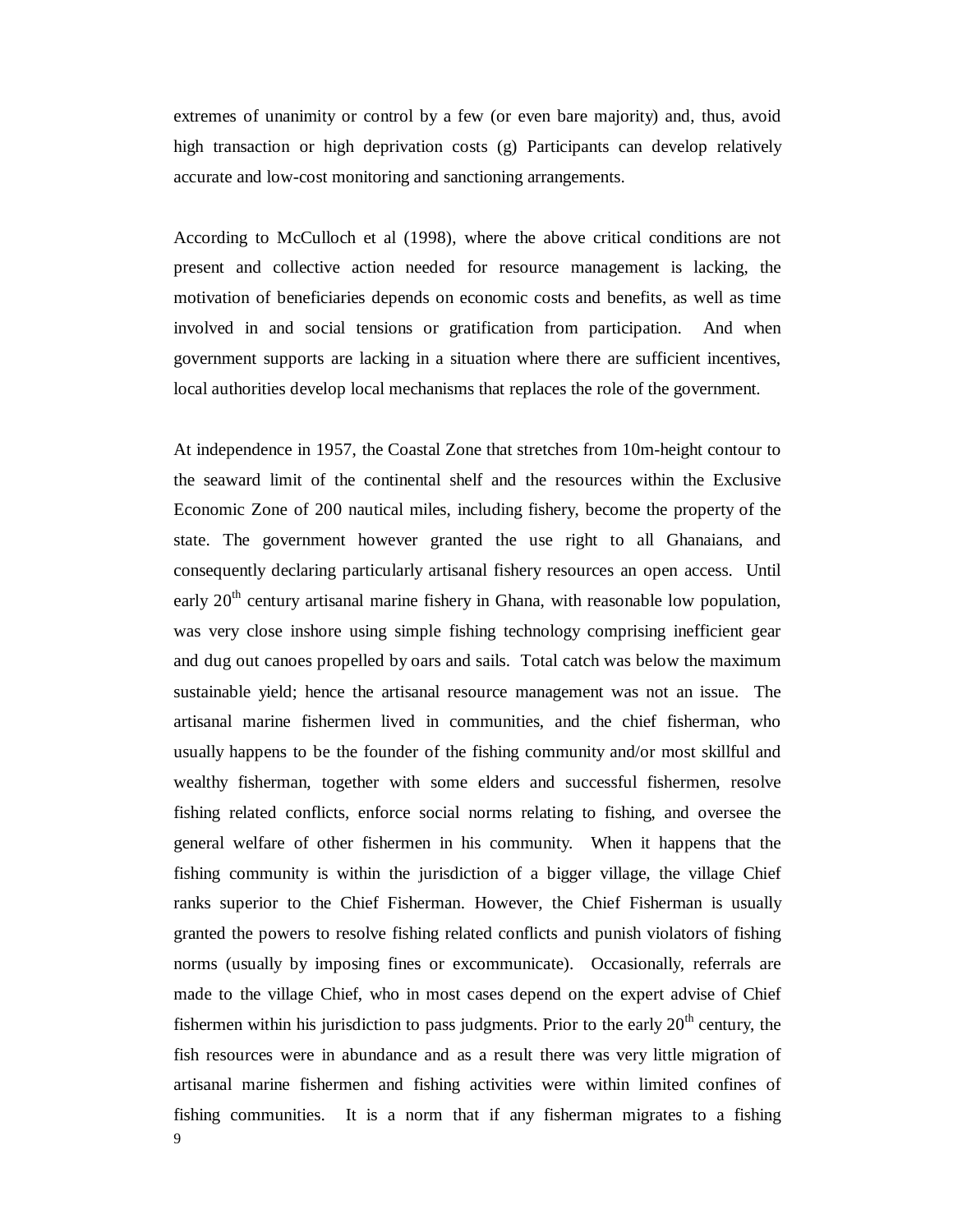community he reported to the chief fisherman and his elders who formally introduce him to other members of the community and henceforth oversee his general welfare. It is noteworthy that the Chief Fisherman has no powers to exclude any fisherman from fishing.

As Ghana's population grew over the years at approximate rate of about 3%, the economic performance of the nation declined persistently beginning in the early 1970s and recorded the worse performance by the dawn of the 1980s. The economy was characterized by deteriorating terms of trade, high rate of inflation of about 123%, highly overvalued currency among others. All these unfavorable indicators culminated in high unemployment rates. A significant number of the displaced labor found solace in the agriculture sector, including the artisanal marine sub-sector. The mobility naturally coincided with the introduction of new techniques in fishing such as introduction of outboard motors, which enabled the fishermen to travel further to fish, increased boat sizes from 25 feet to 40 feet, new gears, and enhancement of fish processing techniques (Walker, 2001). The rapid development of the artisanal fishery eventually led to the reduction in catch per unit of effort and subsequent decline in the profitability and increased poverty in artisanal marine fishing communities. Consequently, many artisanal fishermen embarked on the use of destructive fishing techniques, notably poison, dynamites and very small mesh sizes that capture fishes of all sizes and species. As noted by McCulloch et al (1998), population growth exerts increased competition for resources and produces a growing number of people with group membership claims. By 1984, the practice had become rampant posing a great danger to the resource sustainability. In 1984 the government through the Fisheries Department enacted a law banning the use of mesh sizes smaller than 25mm in stretched diagonal and the other destructive fishing methods. Bodies charged with the responsibility of enforcing this rules are the Ghana Navy, Department of fisheries, and the judiciary. Due to persistent limited budgets of government, far less than adequate funds were made available to the ministry to monitor and enforce these regulations effectively along the vast coastline. It has also been argued that few violators who were sent to court were made to pay very marginal fines, which is not deterring.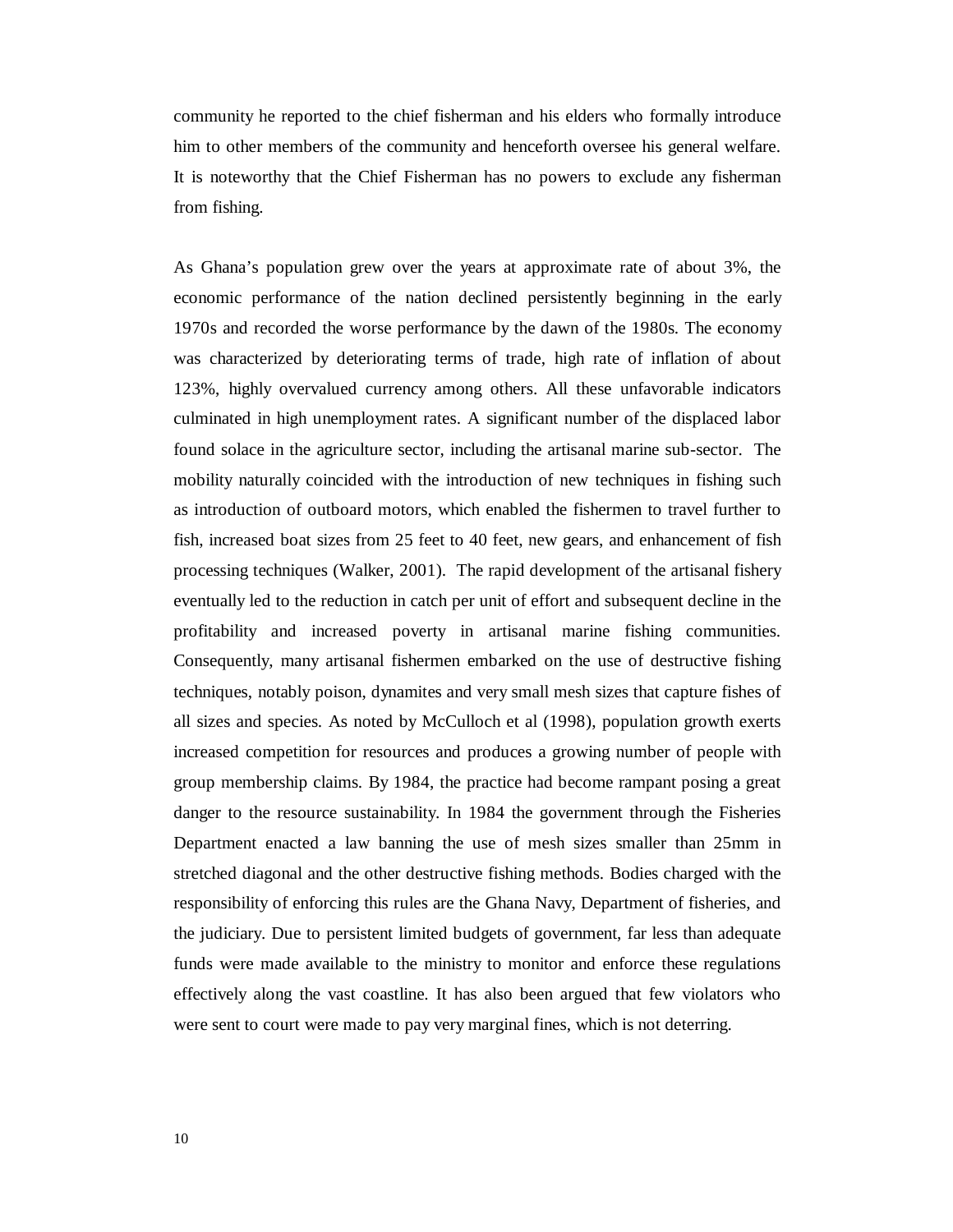## *3.3 Co-Management: A Brief Historical Background and Recent Developments In Artisanal Marine Fishery in Ghana*

An important question worth asking is why fishing communities accept these destructive fishing practices. The answer, which is not far fetched, rests on the common pool nature of the resource. With many profit maximizing fishing communities, each harvesting a common pool resource, with very low probability of detecting non-compliance by other communities, it is obvious that equilibrium harvest will be far from Pareto optimum. Conversely, it will be unrewarding for any community to comply with the rules of use. Thus, to motivate all communities to comply, there is the need for defined and secured rights to communities! The three fundamental questions regarding these rights, noted by McCulloch et al (1998), are, (a) does a community have secured ownership rights over the collectively managed resource? (b) Is there security of membership in a community to ensure that an individual will have continued use rights to the resource over time? (c) Is there an effective local institution to manage and regulate the use of the resource, to assure a community that if it abides by the rules, others will also abide? The answers to these questions are deeply rooted in the history of marine fishery co-management in Ghana.

11 Beginning 1850 when the Ali net was first introduced by some fishermen along the Coast of Gold Coast (Now Ghana) a good number of fishermen opposed its use based on reasonable arguments such as, long term fishery resource sustainability and unfair competition, among others (Walker, 1999). The chiefs in the fishing communities went ahead to draft byelaws prohibiting the use of these nets. This resulted in several conflicts between the two polarised interest groups. Paradoxically, all the British Colonial courts, including the Supreme Court, ruled in favour of the adoption of the destructive technology, disregarding and challenging the authority of the community leaders who drafted the byelaws. In one of the rulings on the conflict between the Colony v Local chiefs over the use of Ali nets, Walker (1999), started that the then Chief Justice, Griffith, remarked; *"…if (I) thought for a moment that the use of the Ali nets did tend to injure a fishing industry (I) would advise the defendants to apply to the government to legislate, but with the experience of practically the whole civilized world against that view, (I) did not hesitate to say that the Government should rather encourage than discourage the use of the Ali net."* Walker (1999), also noted that based on the influence of this ruling, the Colonial secretary of Agriculture in 1934 in a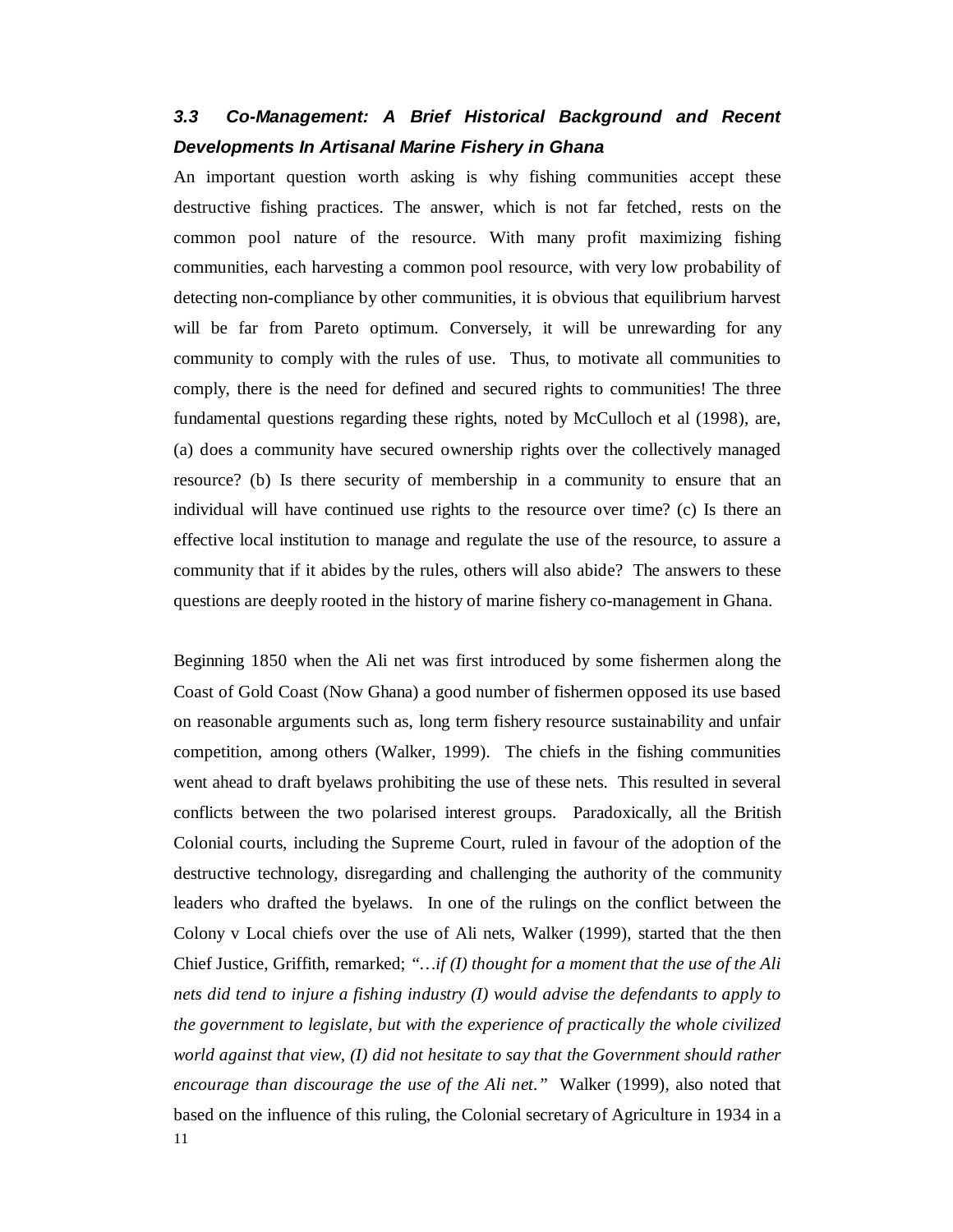memo to the Provincial Commissioner of Winnebah, a fishing village in the central region, stated that he could not agree with the chiefs who were then claiming that the introduction of the Ali nets was resulting in over-fishing and fish scarcity. The Secretary therefore ordered the withdrawal of all byelaws prohibiting the use of Ali nets claming "*the best fishing net is the net that catches the most fish*". Based on these developments, which rendered byelaws of fishing communities impotent, it was not surprising that technologies to harvest more fish enhanced rapidly and spread widely and quickly, degenerating into the use of explosives and poisons, along the entire cost of Ghana until 1984 when the mesh size law, among others was enacted. It is not difficult to infer from the above, that throughout the period Government discouraged sustainable co-management initiatives taking by local authorities in the fishing communities. This phenomenon, which portrays inadequate policies of colonial governments in sustainable fishery resources management about just a century ago might have strongly and negatively influenced the traditional knowledge and could, as a result, explain non-compliance to the mesh size regulation today.

12 By way of addressing these issues, there has been a strong bond of partnership developing between local fishing communities and the Fishery Department. Community Based Fisheries Management Programme (CBFM), which is under the auspices of the Fisheries Sub-sector Capacity Building Project started in 1995 as a joint venture between the Ghana government and IDA/World Bank was implemented. The CBFM was to strengthen the existing structures to improve the long-term sustainability of Ghanaian fisheries. To achieve this objective, committees were formed in each community charged with the responsibility of drafting byelaws governing fishing activities within the community and submit this to the District Assemblies for approval. This strategy, aims at instiling some trust and sense of responsibility in communities, and also creates some partnership between the higher local authority and the fishing communities. Thus fishing communities, will not feel alienated from fishing laws that hitherto were drafted and handed over to them by the Fishery Department. The Capacity Building Project also had the objectives of improving the capacity of the Department of Fisheries, address the issue of lack of an active management regime, weak institutional and legal frameworks for fisheries and a growing financial and resource crisis in the industry. The co-management strategy has achieved some remarkable results, especially regarding the use of poison and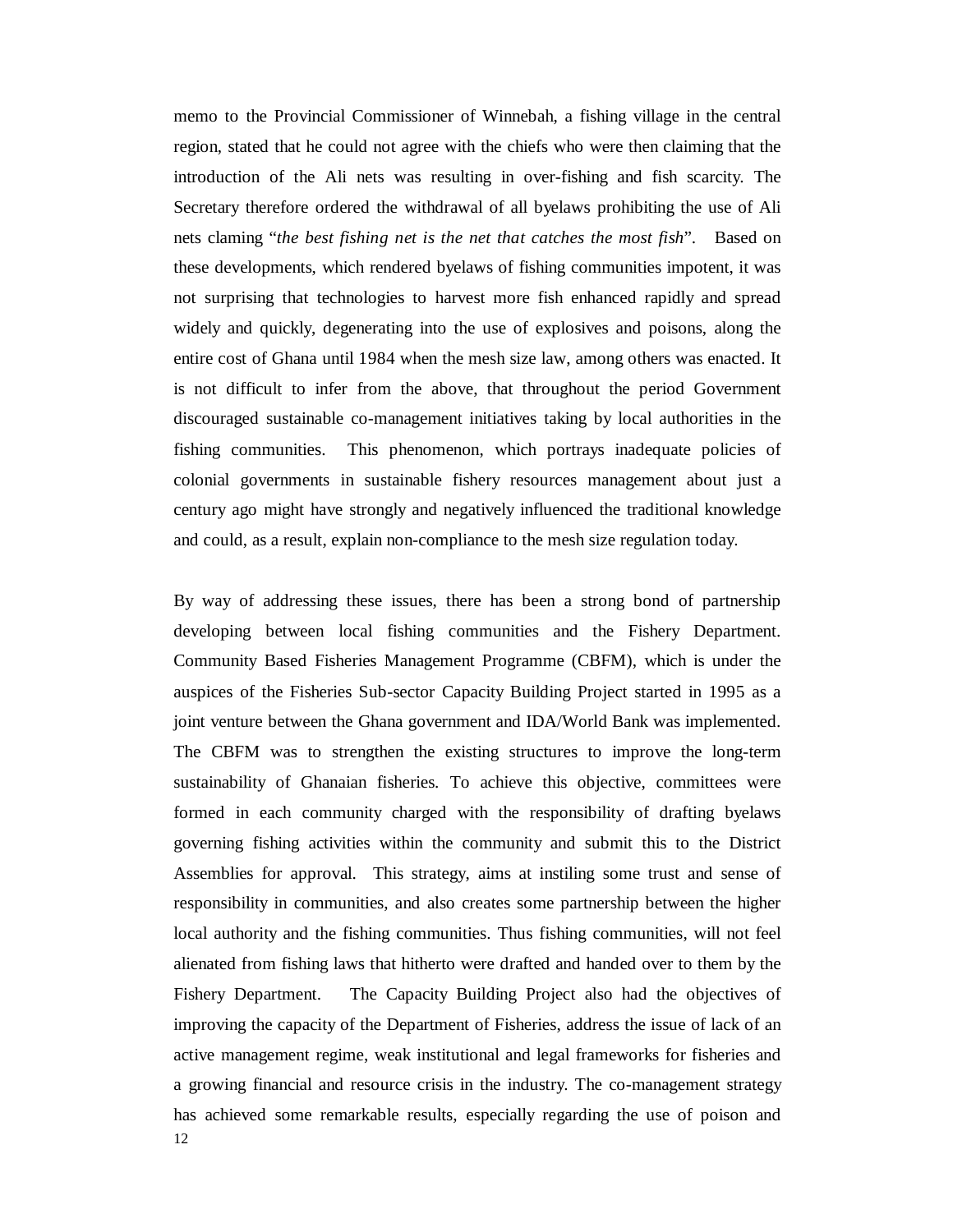dynamite in artisanal marine fishery. Despite these achievements artisanal marine fishermen still oppose the mesh size regulation, a puzzle that this research seeks to unravel.

## **4.0 Methodology**

#### *4.1 Sample selection*

As stated earlier, the case study of this research is Komenda-Edina-Eguafo-Abrew District, a fishing intense District in the Central Region of Ghana. Table 3 gives summarised information on artisanal fishing within the Central Region.

The population of the study consists of all artisanal marine fishers in Komenda-Edina-Eguafo-Abrew District who operate with pursing nets, set nets and Ali nets, which are the most highly used, with mesh sizes less than 25mm in stretched diagonal. Thus purposive sampling technique will be used to select sample of 40% respondents from each net category (i.e. in each stratified sample). This will constitute 132 pursing nets, 164 set nets and 99 Ali nets. A questionnaire will be administered to the fishers. It will elicit information on the socio-economic characteristics of fishers, fishing experience, ownership of fishing vessel, reasons for the violation of mesh size regulation, fishing inputs, and fishers views about introduction of uniform quotas and uniform fishing trips<sup>6</sup>.

<u>.</u>

*<sup>6</sup> A copy of the question nair is at the appendix1 of the paper.*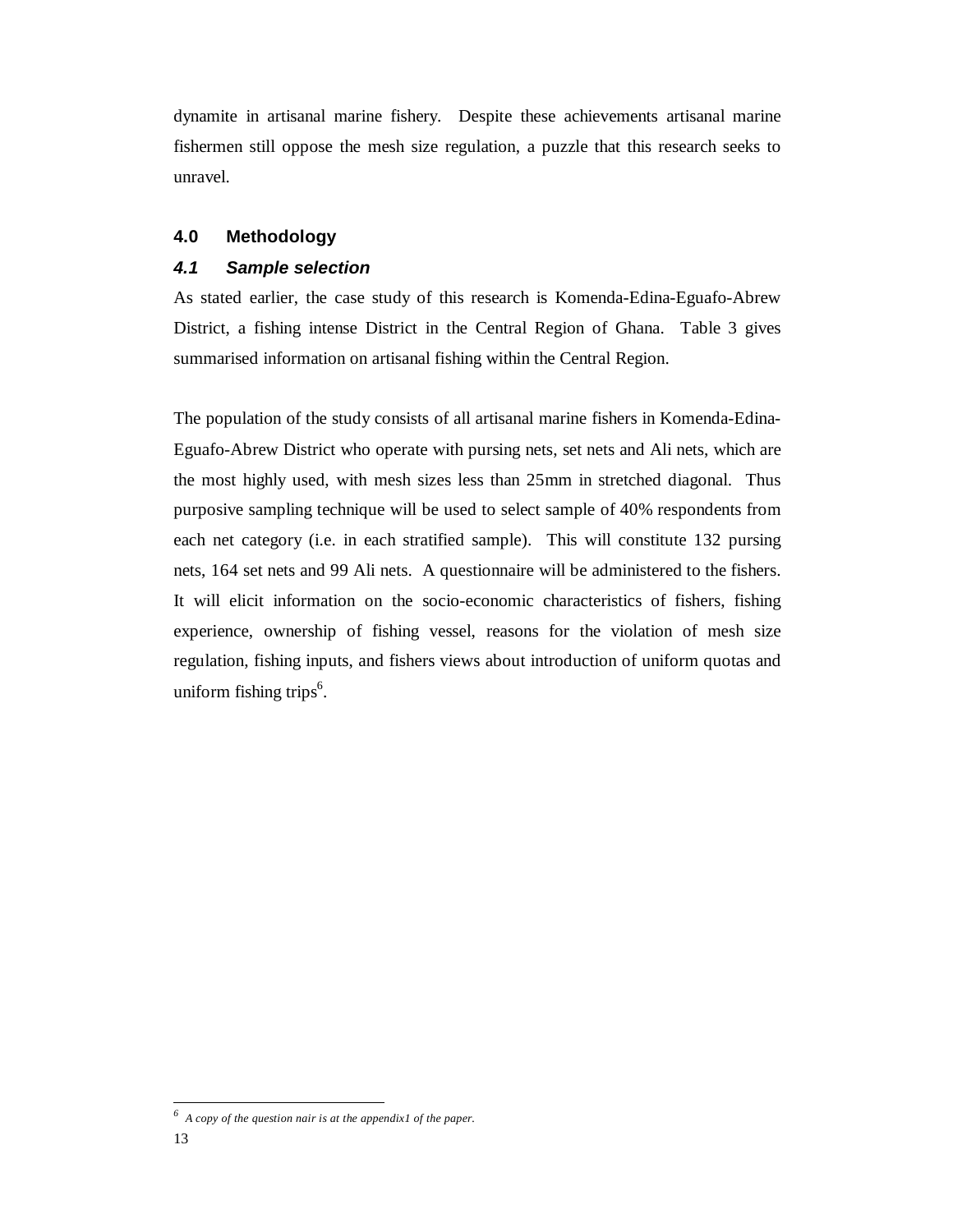|                | <b>DISTRICT</b> |              |                  |                   |                |               |                  |
|----------------|-----------------|--------------|------------------|-------------------|----------------|---------------|------------------|
|                | EFUTU-          | <b>GOMOA</b> | <b>MFANT</b>     | ABURA-ASEBU-      | <b>CAPE</b>    | <b>KOMEN</b>  |                  |
|                | <b>EWUTU</b>    |              | <b>SEMAN</b>     | <b>KWAMANKESE</b> | <b>COAST</b>   | DA-           | <b>TOTAL</b>     |
|                | -SENYA          |              |                  |                   |                | EDINA-        |                  |
|                |                 |              |                  |                   |                | <b>EGUAFO</b> |                  |
|                |                 |              |                  |                   |                | -ABREW        |                  |
| PURSI-         | 215             | 121          | 279              | 61                | 19             | 330           | 1025             |
| <b>NG NET</b>  |                 |              |                  |                   |                |               |                  |
| <b>BEACH</b>   | 21              | 14           | 65               | $\overline{3}$    | 56             | 15            | 174              |
| <b>SEINE</b>   |                 |              |                  |                   |                |               |                  |
| <b>LINE</b>    | 57              | 101          | 10               | $\Omega$          | $\Omega$       | 44            | 212              |
| <b>LOBSTE</b>  | $\Omega$        | 30           | 123              | $\Omega$          | $\Omega$       | $\theta$      | $\overline{153}$ |
| R NET          |                 |              |                  |                   |                |               |                  |
| <b>OTHER</b>   | 78              | 277          | $\overline{253}$ | $\overline{29}$   | 40             | 411           | 1088             |
| <b>SET</b>     |                 |              |                  |                   |                |               |                  |
| <b>NETS</b>    |                 |              |                  |                   |                |               |                  |
| <b>ALINET</b>  | 47              | 24           | 50               | 185               | 70             | 248           | $\overline{624}$ |
| <b>DRIFTIN</b> | $\overline{0}$  | 25           | 60               | $\Omega$          | $\overline{0}$ | $\Omega$      | 85               |
| <b>G NETS</b>  |                 |              |                  |                   |                |               |                  |
| <b>NIFA</b>    | $\Omega$        | 14           | $\overline{0}$   | $\Omega$          | $\mathbf{0}$   | $\theta$      | 14               |
| <b>NIFA</b>    |                 |              |                  |                   |                |               |                  |
| <b>FISHERS</b> | 6610            | 3900         | 11410            | 2940              | 2300           | 10153         |                  |

**Table 3: Spatial distribution of Gear and Fishermen within the Central Region.** 

**Source: Canoe Frame survey 1995**

## *4.2 Analytical Framework*

Both Descriptive Statistics and Econometric Techniques will be used to analyze the data to be collected. In order to address the first objective, frequencies of the responses of the fishers within and across the various stratification- i.e. net categorywill be presented and analyzed.

## *4.2.1 Sequential Logit Model*

Addressing the second objective will require the estimation of a Sequential Logit Model since the three expected responses are not entirely discrete. This is because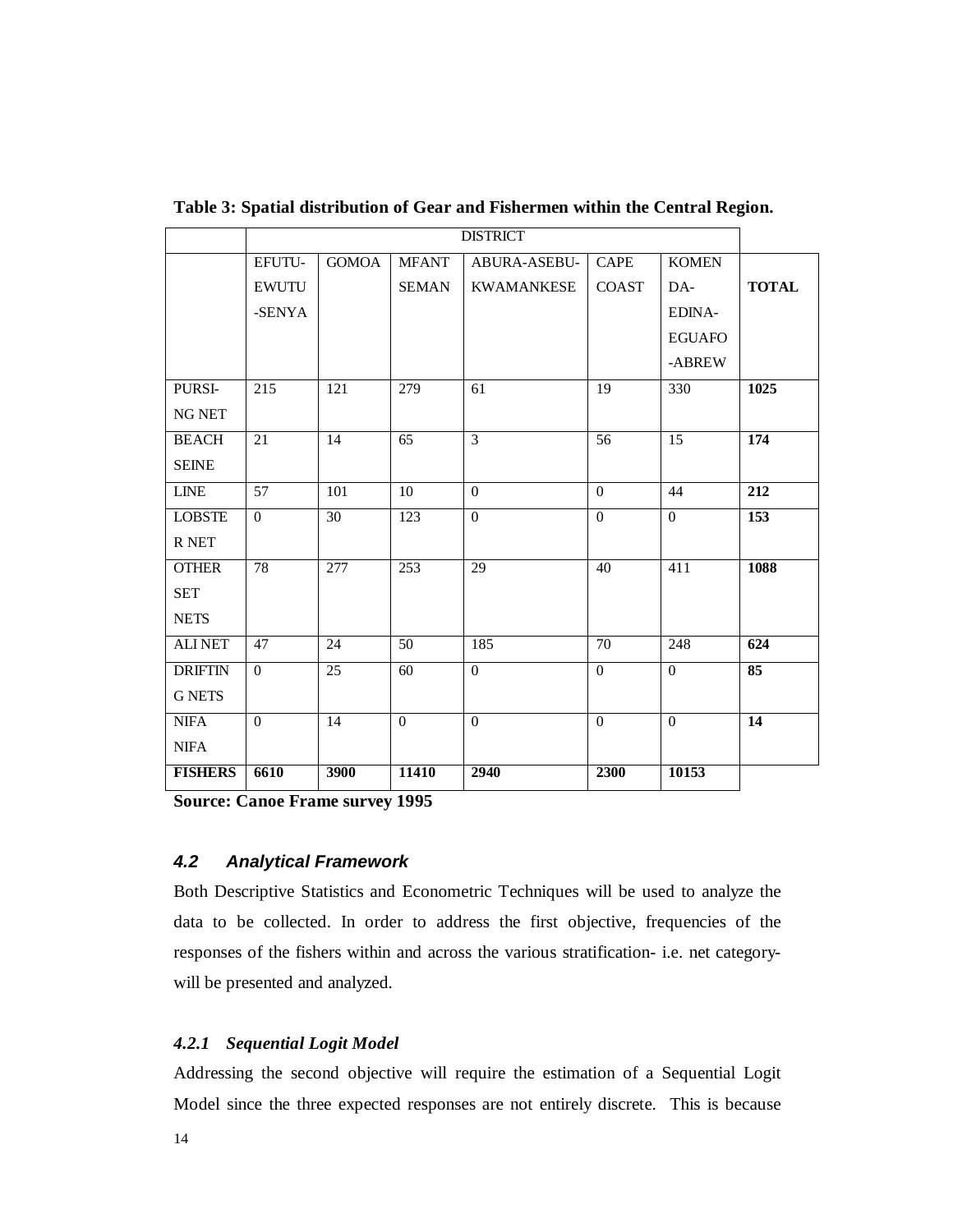those who break the rule because they are poor and/or conformant to rule breaking are not ignorant of the consequences of rule breaking on the fish stock. Following the presentation by Liao (1994), we define the binary choices as:

**y1= 1** if the fisher is ignorant of rule breaking of fish stock in the long run.

**y1= 2** if the fisher is not ignorant of rule breaking of fish stock in the long run

**y2= 1** if the fisher is not ignorant but poor

**y2= 2** if the fisher is not ignorant but a conformant to rule breaking

**y2= 3** if the fisher is not ignorant but poor and conformant to rule breaking These will generate the following probabilities of interest:

**Pij= Pi . Pj/i ……………………….(1)** 

Where **Pi** is the probability of outcomes of y1, **Pj/i** is the conditional probabilities for the outcomes of **y2** and **Pij** are the final probabilities. An important assumption here is that **y2= 1, 2, 3** are mutually exclusive.

To estimate **Pi**, first the total sample will be divided into two parts; fishers who are ignorant and those who are not ignorant of the consequences of the rule breaking on the fish stock. Secondly, the corresponding **Binary Logit Model** will be estimated using the **Maximum Likelihood Estimation Procedure**. Thus,

**Pi = L(** ∑β**iXi) = e**∑<sup>β</sup>**iXi / (1+ e**∑<sup>β</sup>**iXi )……………..(2)** 

Where β is a vector of coefficient of all **Xi**, which are the socioeconomic characteristics of the respondent fishers such as income, age, sex, marital status, number of dependants, religion, tribe; and fishing experience and ownership of fishing vessel.

To estimate the conditional probability, **Pj/i**, the sub-sample of fishers who are not ignorant will be used. Thus,

 **Pj/i =** *L***(** ∑α**iXi) = e** <sup>∑</sup><sup>α</sup>**iXi / (1+ e**∑<sup>α</sup>**iXi )……………….(3)** 

Where  $\alpha$  is the vector of the same explanatory variables considered in equation 2. After estimating equations 2 and 3, the probabilities of interest (i.e. equation 1) will be estimated.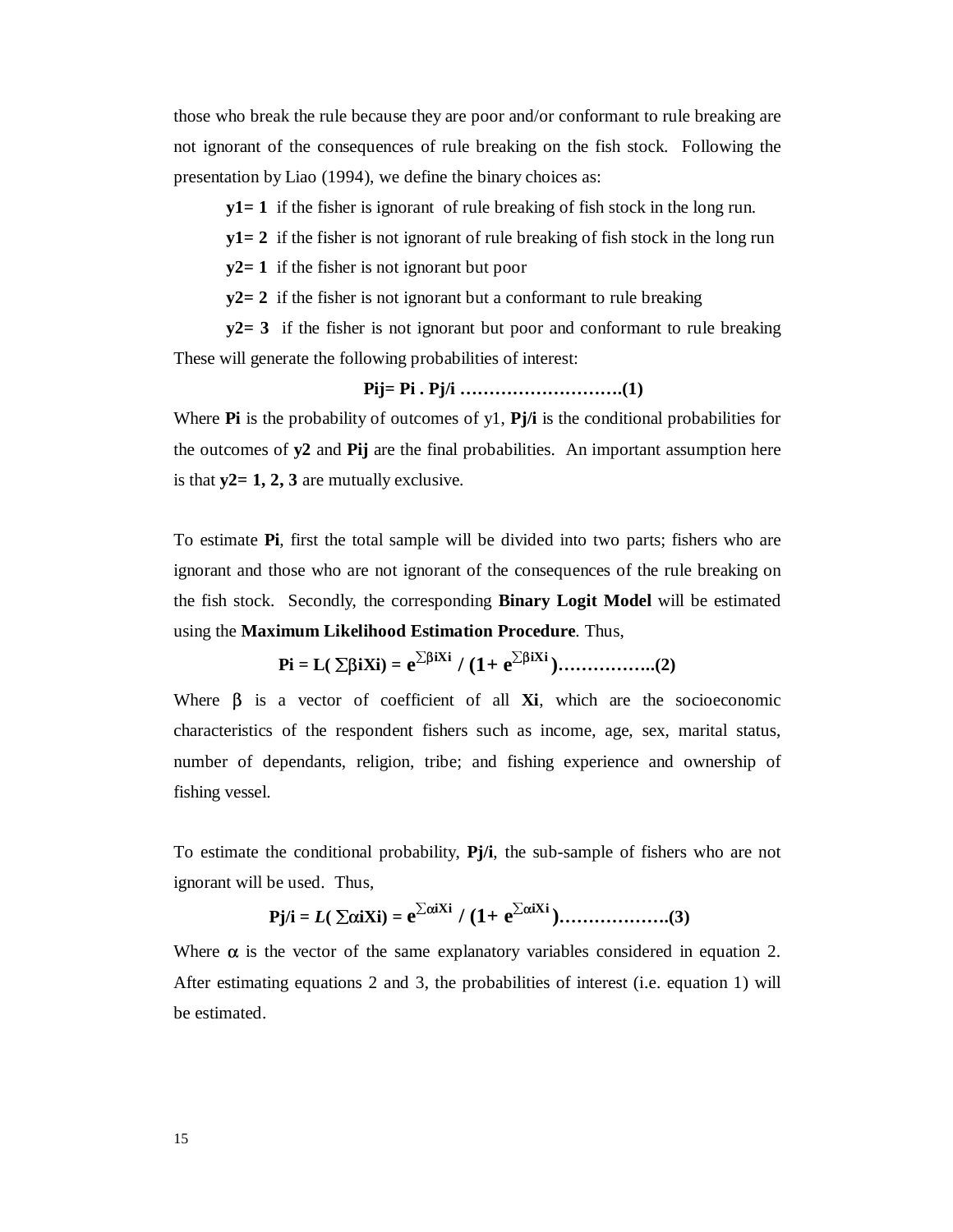#### *4.2.2 Frontier Production Function*

In order to address the third objective it is necessary we proxy for the heterogeneity in fishing skills. Technical efficiency estimates will be considered as the proxy. To generate these estimates, stochastic frontier production function would be employed<sup>7</sup>. The specification of the function involves a production function, which has an error term of two components, one to account for random effects and another to account for technical inefficiency<sup>8</sup>.

Assume the relation between fish catch and effort is given by the equation,

**Xi= f (Ei,** β**)evie ui ……………………………(4)** 

Where i denotes each fishing unit<sup>9</sup>,  $\beta$  are the coefficients of composition of effort (i.e. **L and K), vi** is the usual white noise disturbance term, and **ui** is one sided error term ( $\mathbf{u} \leq 0$ ) that measures technical inefficiency. The **ui** is non-positive because for any level of effort actual catch cannot be greater than the potential catch. The function **f (Ei,** β**)e vi** is the potential output or the frontier. The following assumptions apply to the error terms:

- **E** (uiuj)=0, where  $i \neq j$
- **E** (vivj)=0, where  $i \neq j$
- **E** (uivj)=0, where  $i \neq j$
- **E**(**vi**)=**0**, and **E** (**vi**)<sup>2</sup> =  $\sigma^2$ <sup>v</sup>
- **E(ui)**≠**0,** since **ui** is truncated normal**;** and **E (ui)<sup>2</sup> =** σ**<sup>2</sup> u ………………(5)**

From equation 4, fishing unit i's inefficiency at a particular fishing season could be defined as:

 **e ui = Xi / f (Ei,** β**)e vi (**≤ **1)…………………………………..(6)** 

Introducing natural logs, equation 6 could be restated as

 **Ui =lnXi - lnf (Ei,** β**) – Vi ………………………………….(7)** 

For the purpose of this study we shall assume the functional form of the model is the translog production function because this functional form is relatively flexible since it does not impose the assumption of constant elasticities of production nor elasticities

 $\frac{1}{\sqrt{7}}$  See Fan (1991)

<sup>8</sup> See Coelli (1994)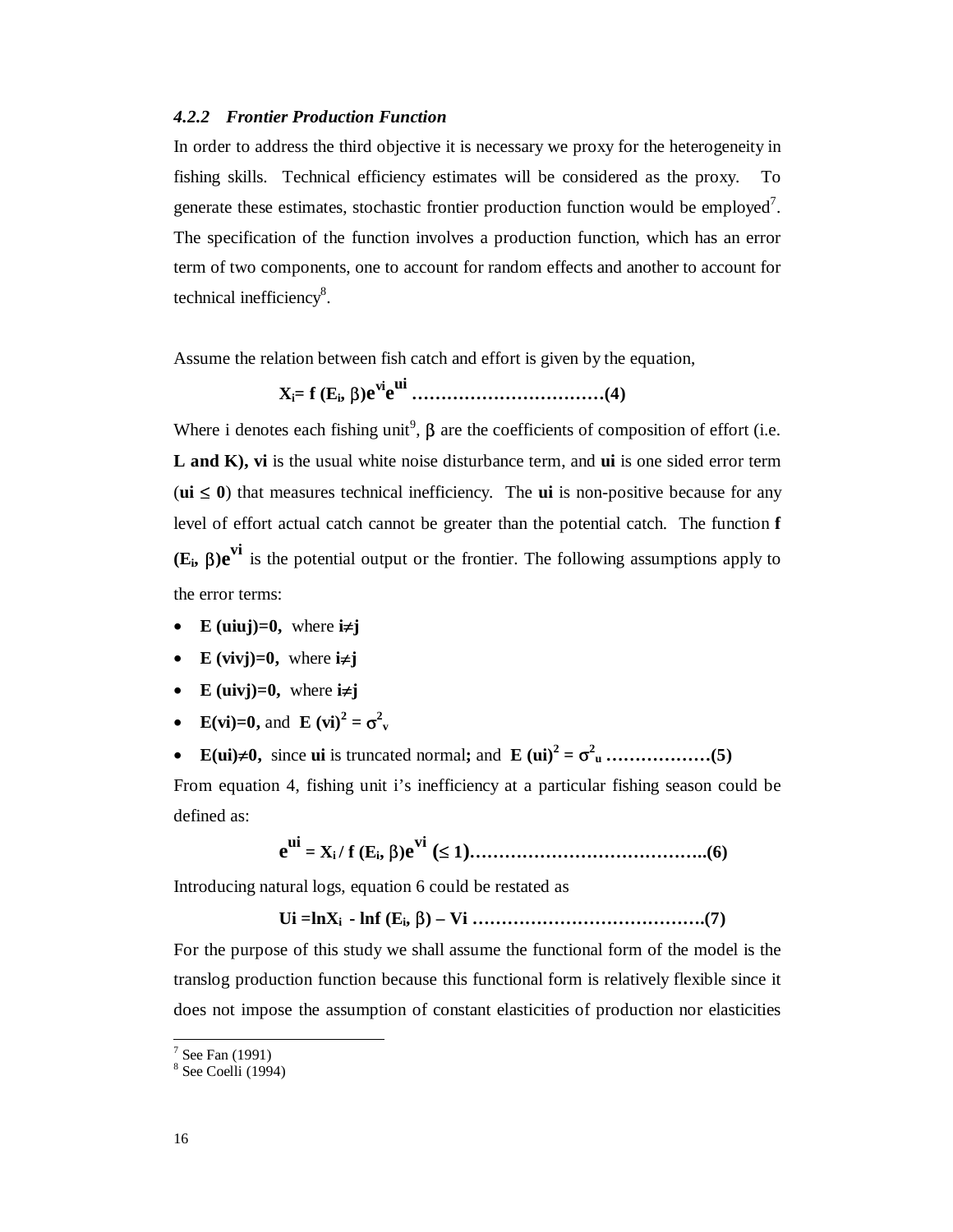of substitution between inputs (Cemare 2000, Squires et al, 1998, Eggert 2000). The fish Stochastic Translog Production function, which satisfy the symmetric condition, could be stated as:

## *Ln***Xi** =  $\beta_0 + \beta_1 L nK + \beta_2 L nL + \beta_3 L nM + \beta_4 L nT + \beta_5 L nK^2 + \beta_5 L nL^2 + \beta_7 L nM^2 +$ β**8LnKLnL +** β**9LnKLnM+** β**10 LnL***Ln***M + (Vi + Ui) ……….…….(8)**

Where  $\beta_0$  through  $\beta_{10}$  measure elasticity of individual inputs and input combinations. **X** is the total output or catch in kilograms, **K** is registered gross weight of the fishing vessel, in tons; **L** is crew size; **A** is the age of the fishing vessel, **H** is engine horsepower; **V** is length of fishing gear and **M,** which is used here as a proxy for hours per trip<sup>10</sup>, is a composite variable representing fuel (premix) and ice block used at sea (Viswanatan et al,??). The Maximum Likelihood Estimates of the β **in e**quation 14 for each gear could be obtained using FRONTIER Version 4.1 Computer Program (Coelli, 1994)**.** 

After the technical efficiency estimates are obtained, a **Binary Logit Model** will be estimated for each net, with **'yes'** and **'no'** responses to proposed uniform quota system and uniform fishing trips as the dependent variables and efficiency estimates as explanatory variables in separate models.

## *4.2.3 Multinomial Logit Model*

A multinomial Logit Model will be used to tackle the fourth objective. The dependent variable will be the degree of commitment to rule enforcement, proxied by the choice of punishment to rule breakers; fine not exceeding  $300,000.00$  Cedis<sup>11</sup>, forfeiting of the net used in fishing, bared from fishing (P.N.D.C. Law 256). The explanatory variable is income levels of fishers. The model can be stated as:

**Pi = e** <sup>∑</sup><sup>δ</sup>**iXi / (1+ e**∑<sup>δ</sup>**1Xi + e**∑<sup>δ</sup>**2Xi+ e**∑<sup>δ</sup>**3Xi)…………………(9)** 

Where  $\delta$  is the vector of intercept and coefficient of income,  $i = 1, 2, 3$ ; and the **1,2,3** represent the three choices of punishment of defaulters; i.e. fine not exceeding

<sup>.&</sup>lt;br>9 <sup>9</sup> The subscript t has been changed to i because we are considering cross-sectional catch. Due to different species usually present in a harvest, Xi would be computed as an index of the sum of all species, each weighted by its price.

<sup>10</sup> It has been argued by Cemare (2000), that the number of hours fished could be endogenuous. Therefore direct estimation of the Translog Production function may result in simulteneity bais.

 $11$  This is equivalent of \$34.00 USA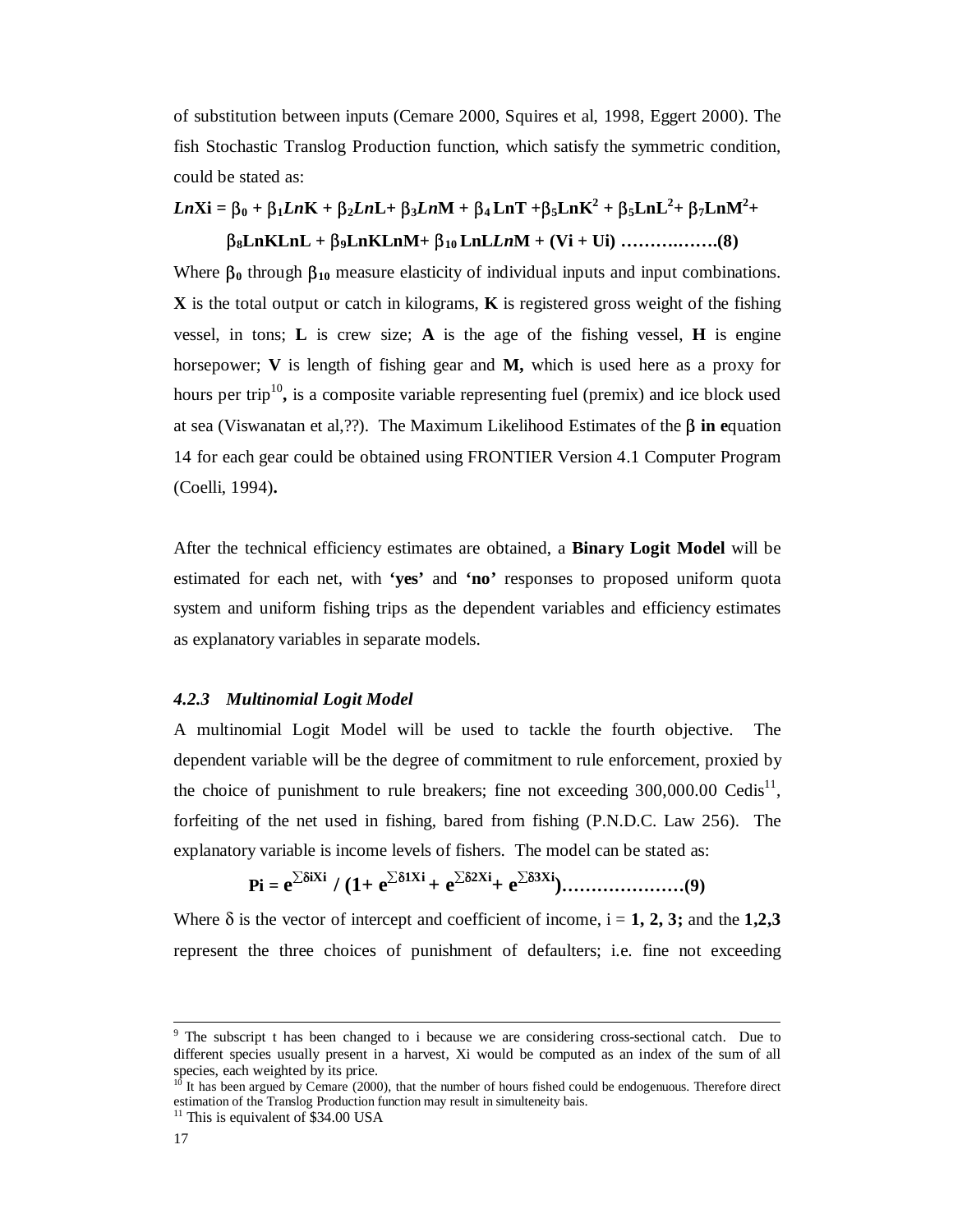300,000.00 Cedis, forfeiting of the net used in fishing, and bared from fishing, respectively.

## **5.0 Expected Findings**

- Cannot be determined a priori for the first and second objectives
- For third objective, it is expected that more skilful fishermen will prefer uniform fishing trip whiles the less skilful fishermen will prefer uniform quotas, finally
- For the fourth objective, we expect that wealthier fishermen will propose harsher punishment, since theory indicates that they should be more concerned about management of the resource.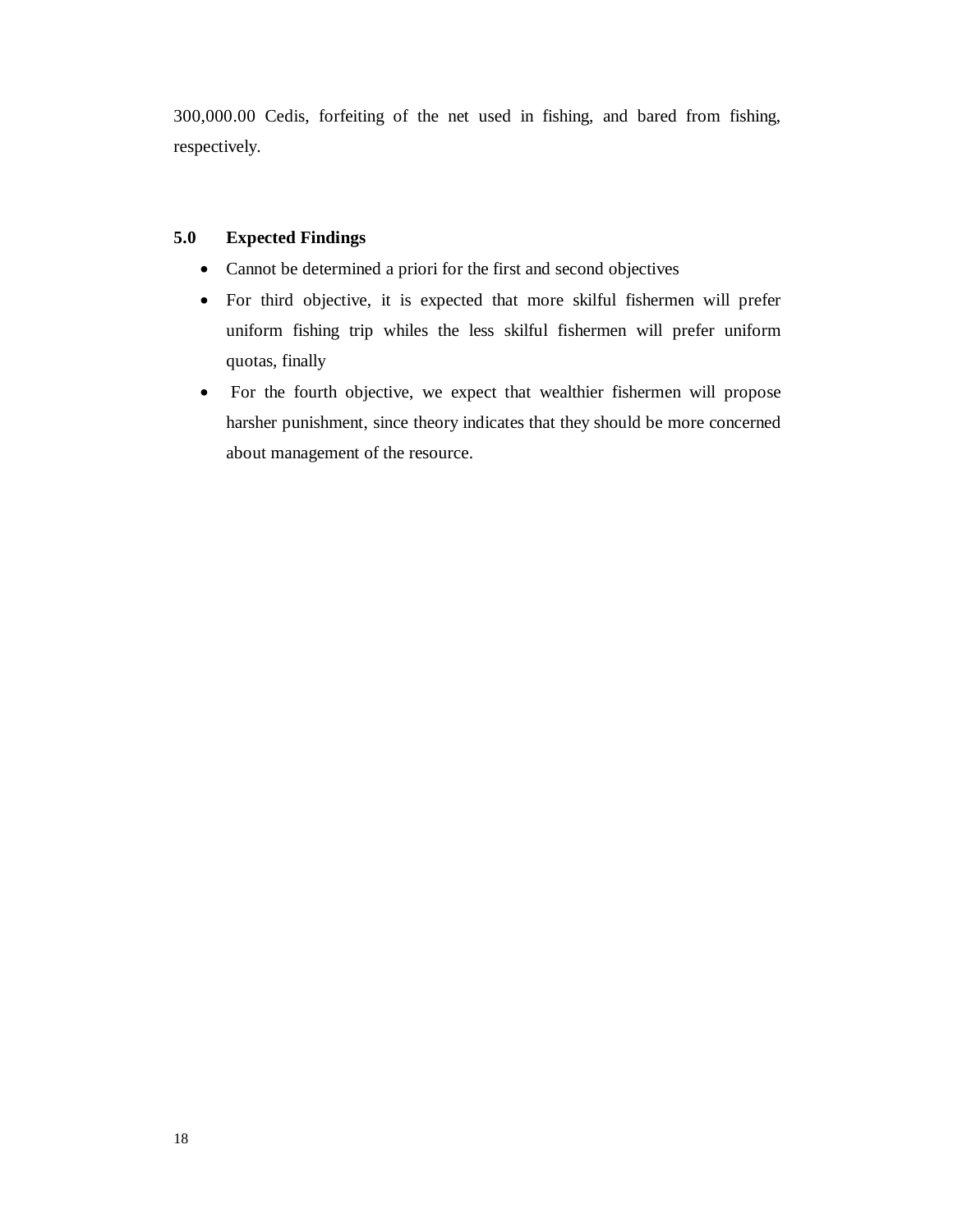#### **REFERENCES**

- 1. Baland J-M., and Platteau J-P., (1996), Halting The Degradation of Natural Resources: Is there a Role for Rural Communities?, Oxford University Press.
- 2. Baland J-M., and Platteau J-P., (200?), Institutions and the Effective Management of Environmental Resources, in Handbook of Environmental Economics, (Forthcoming)
- 3. Coelli, T(1994), A Guide to FRONTIER, Version 4.1: A Computer Program for Stochastic Frontier Production Function and Cost Function Estimation, Unpublshed.
- 4. FAO Fshery Department (1998), *Fishery Country profile: The republic of Ghana*.
- 5. Fisheries Law, 1991, PNDCL 256
- 6. Gaspart, F. and Platteau, J-P. (??), *Collective Action For Local-Level Effort Regulation: An assessment of Recent Experiences in Senegalese Small-Scale Fisheries*, ??.
- 7. Heltberg R.(2001), *Property Rights and Natural Resources Management In Developing Countries*, Journal of Economic Surveys, (Forthcoming)
- 8. Horemans B. (1993); The Situation of Artisanal Fisheries in West Africa: FAO Technical Report No. 47, 43pg.
- 9. Horemans B. (1996); The State of Artisanal Fisheries in West Africa: FAO Technical Report No. 84, 43pg
- 10. Koranteng K. A. (1992), *The Marine Artisanal Fishery in Ghana, Recent Developments and Implications For Resource Evaluation*, A Paper Presented at The World Fisheries Congress, Athens, Greece, May 3-8, 1992.
- 11. Koranteng K. A. (1997), *Marine Fishery Resources of Ghana's Coastal Zone*, in Evans S. M., Vanderpuye, C. J. and Armah, A. K. (eds), *The Coastal Zone of West Africa: Poblems and Management, Proceedings of an internationnal Seminar 23- 28 March, 1996, Accra, Ghana*.
- 12. Lawson, R. M. and Kwei, E. A. (1974), *African Entrepreneurship and Economic Growth: A case study of the fishing industry of Ghana*, Ghana Universities Press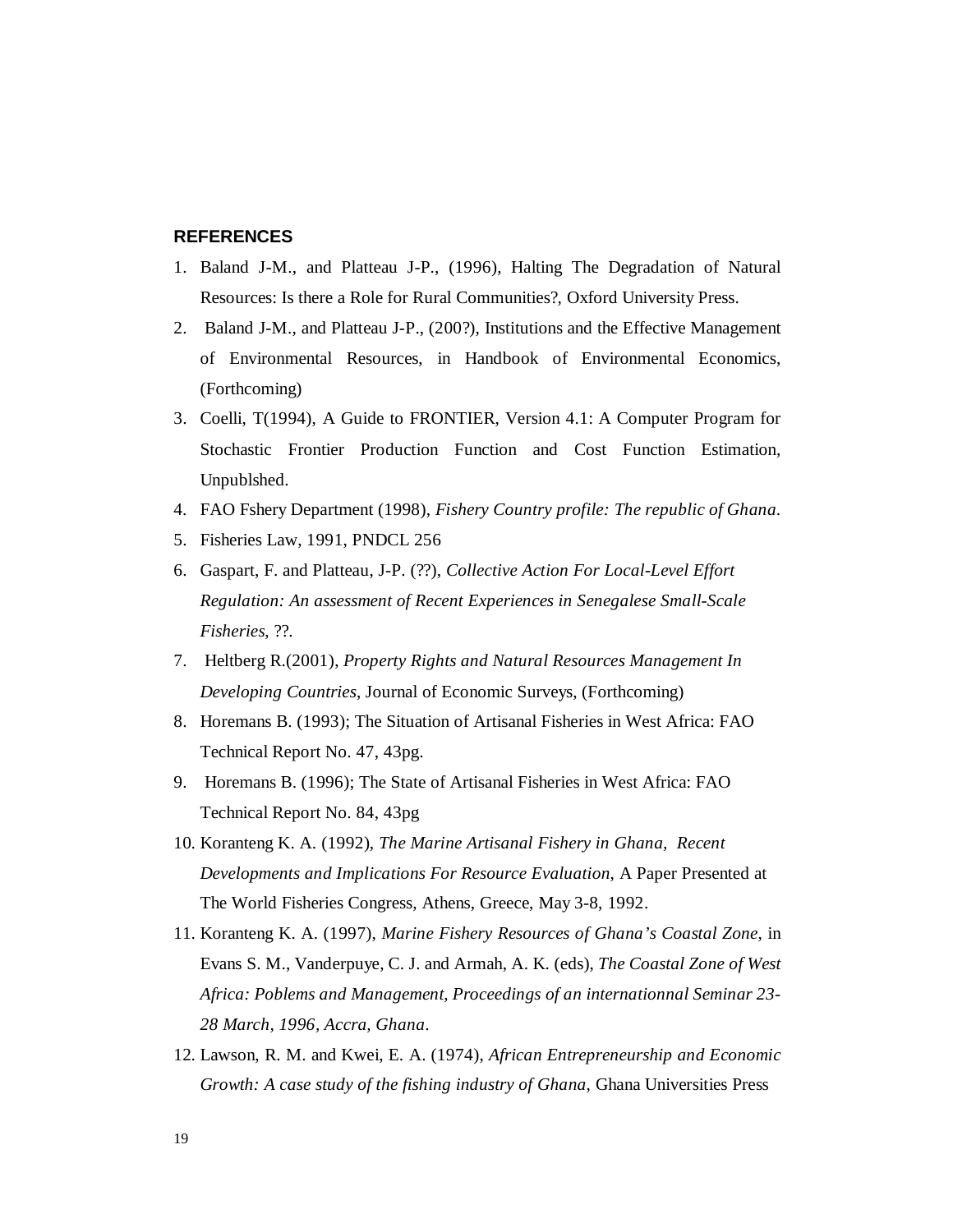- 13. Liao, T. F. (1994*), Interpreting Probability Models: Logit, Probit, and Other Generalised Linear Models*, Quantitative Applications in The Social Sciences, Sage Publications, India
- 14. McCulloch, A. K., Meinzen-Dick, R., and Hazell P.,(1998) *Property Rights, Collective Action And Technologies For Natural Resource Management: A Conceptual Framework*, SP-PRCA Working Paper No. 1, IFPRI, Washington, D.C., U.S.A.
- 15. Ministry of Agriculture (1992), *The fishing Industry in Ghana*, Accra
- 16. Ministry of Environment Science and Technology (1998), *Coastal Zone Profile of Ghana*.
- 17. Moses, B.S. (19??), Fisheries, in Youdeowei, A. (ed), Introduction to Tropical Agriculture.
- *18.* Odoi Akersie W. (1994); Capital Needs and Availability in the Artisanal Fishery Sector: The Case of Ghana*.*
- 19. Ostrom, E., 1990, *Governing the Commons The Evolution of Institutions for Collective Action*, Cambridge University Press.
- 20. Ostrom, Elinor (1993), The Evolution of Norms, Rules, and Rights, Beijer Dicussion Paper Series, No. 39.
- 21. Ostrom, Elinor (2000), Private and Common Property Rights,??
- 22. Schlager, E. and Ostrom, E., (1992), *Property Rights Regimes and Natural Resources: A conceptual Analysis'*, 68 Land Economics, 249-262.
- 23. Squires D. et al (1998), Where the land meets the sea: integrated sustainable development and artisanal fishing, *Discussion Paper 98-26, University of Califonia, San Diego*.
- 24. Walker, B. L. E., (2001), *Sisterhood and Seine-Nets: Engendering Development and Conservation in Ghana's Marine Fishery*, in Professional Geographer, 53(2), Pages 160-177, Blackwell Publishers, Oxford, UK.
- 25. Walker, B. (1999), *Dividing and Conquering the Sea: The Colonial History of Marine Fishing and Poverty Rights In Ghana*, a Paper Presented at a Conference on Marine Environmental Politics in the  $21<sup>st</sup>$  Century, Macarthur Program on Multilateral Governance, Institute of International, UC Berkeley
- 26. West W. Q-B (??), *Artisanal/ Small Scale Fisheries in Africa: Their Status and Potential for Development*, FAO Regional Office for Africa, Accra, Ghana.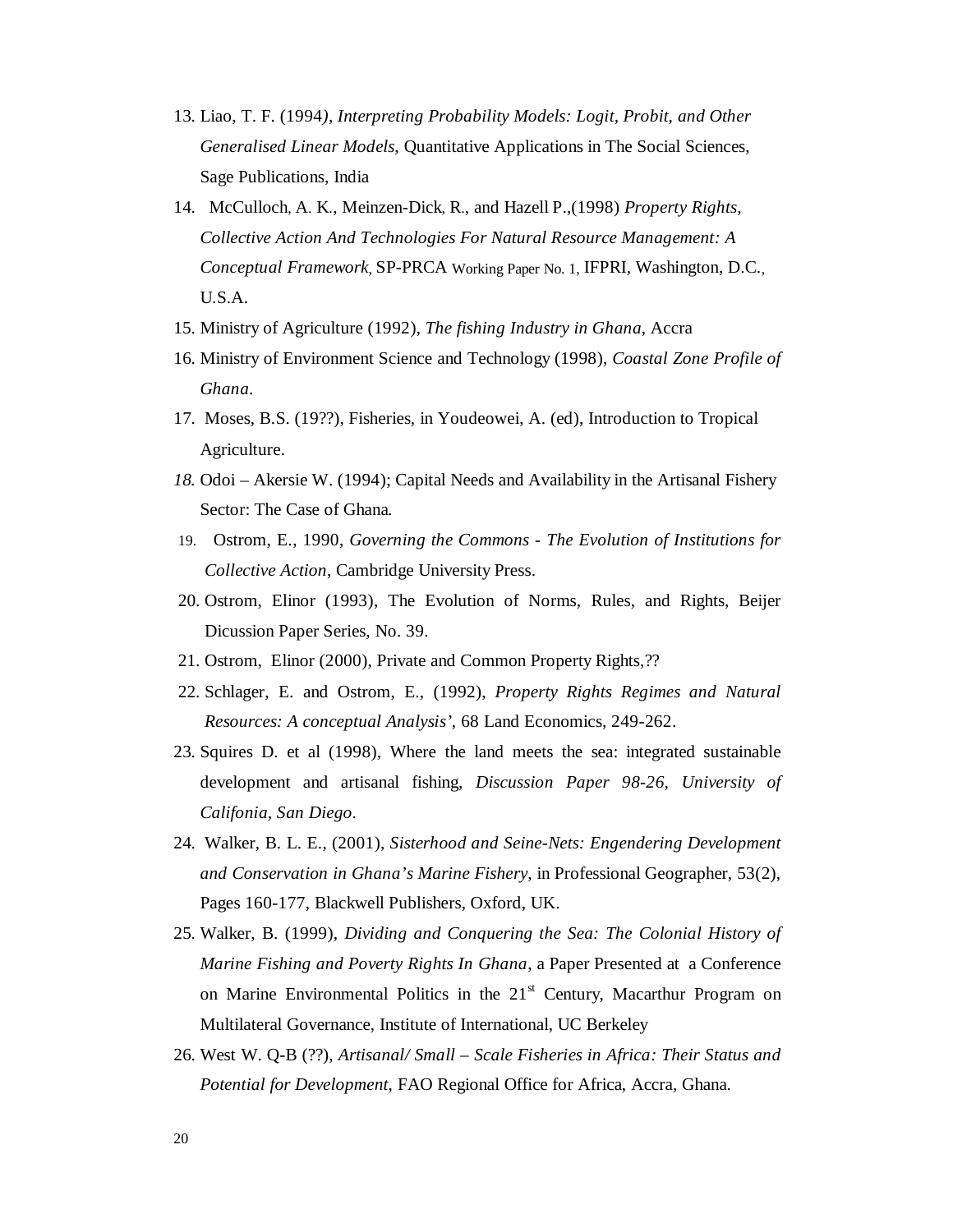#### **Appendix I.**

#### **A** *DRAFT* **QUESTIONNAIRE**

#### Please answer the questions below and tick where appropriate. **A. SOCIAL/DEMOGRAPHIC DATA**

- 1. Age
- a. Below 18
- $h = 18 24$
- c.  $25 50$ <br>d.  $51$  and a
- 51 and above
- 2. What is your marital status?
- a. Single
- b. Married
- c. Separated
- d. Divorced
- e. Widowed
- 3. If married, how many wives do you have?
- 4. How many dependants do you have?
- 5. What is highest level of formal education that you have obtained?
- a. No Formal Education
- b. Primary
- c. JSS/Middle
- d. SSS/Secondary
- e. Tertiary
- f. Other (specify)
- 6. What is your religion?
- a. Christianity
- b. Muslim
- c. Traditional Religion
- d. Any other (Please Specify)………
- 7. What is your Tribe?
- a. Ewe
- b. Fante
- c. Nzema
- d. Ga
- e. Ashanti
- f. Any other (Please Specify)…………….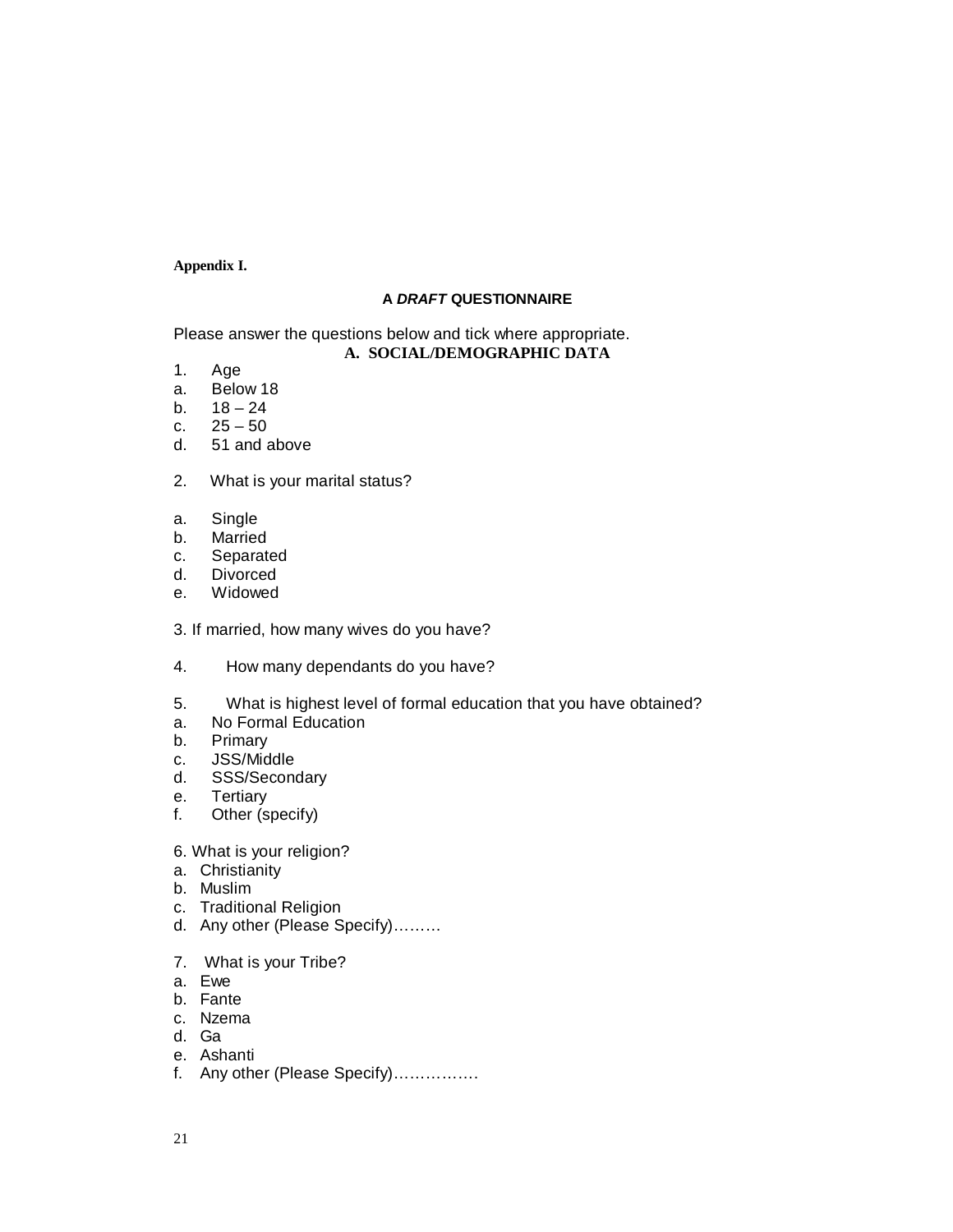### **B. FISHING EXPERIENCE OF CAPTAIN**

- 8. How long have you been fishing?
- 9. Have you ever received any formal training in fishing from any organisation?<br>a. Yes b. No
- a. Yes
- 10. If Yes to question 9, Please provide the information below:

| <b>Provider</b> | <b>Nature</b> | <b>Duration</b> | <b>Frequency</b> |
|-----------------|---------------|-----------------|------------------|
|                 |               |                 |                  |
|                 |               |                 |                  |
|                 |               |                 |                  |
|                 |               |                 |                  |
|                 |               |                 |                  |

## **C. FISHING INPUTS**

11. Please provide information on the following.

| Type Of Equipment     | Size/Brand | Weight | Quantity | Year Of Purchase | <b>Total Economic Life</b> |
|-----------------------|------------|--------|----------|------------------|----------------------------|
| Canoe                 |            |        |          |                  |                            |
| Pursing nets          |            |        |          |                  |                            |
| Ali nets              |            |        |          |                  |                            |
| Set nets              |            |        |          |                  |                            |
| <b>Outboard Motor</b> |            |        |          |                  |                            |

#### 12 Please provide information on the following.

| Type Of Net  | Mesh Size | Length |
|--------------|-----------|--------|
| Pursing nets |           |        |
| Ali nets     |           |        |
| Set nets     |           |        |

- 13. What is the average number of crewmembers that you engage in each trip?
- 14. How many of the crewmembers are:
- Captains
- Senior members
- Junior members
- Any other (please specify)
- 15. What is the duration of each fishing trip?
- 16 Who owns the fishing vessel?
- a. The captain
- b. An entrepreneur who is not part of the crew
- c. An entrepreneur (other than captain) who is part of the crew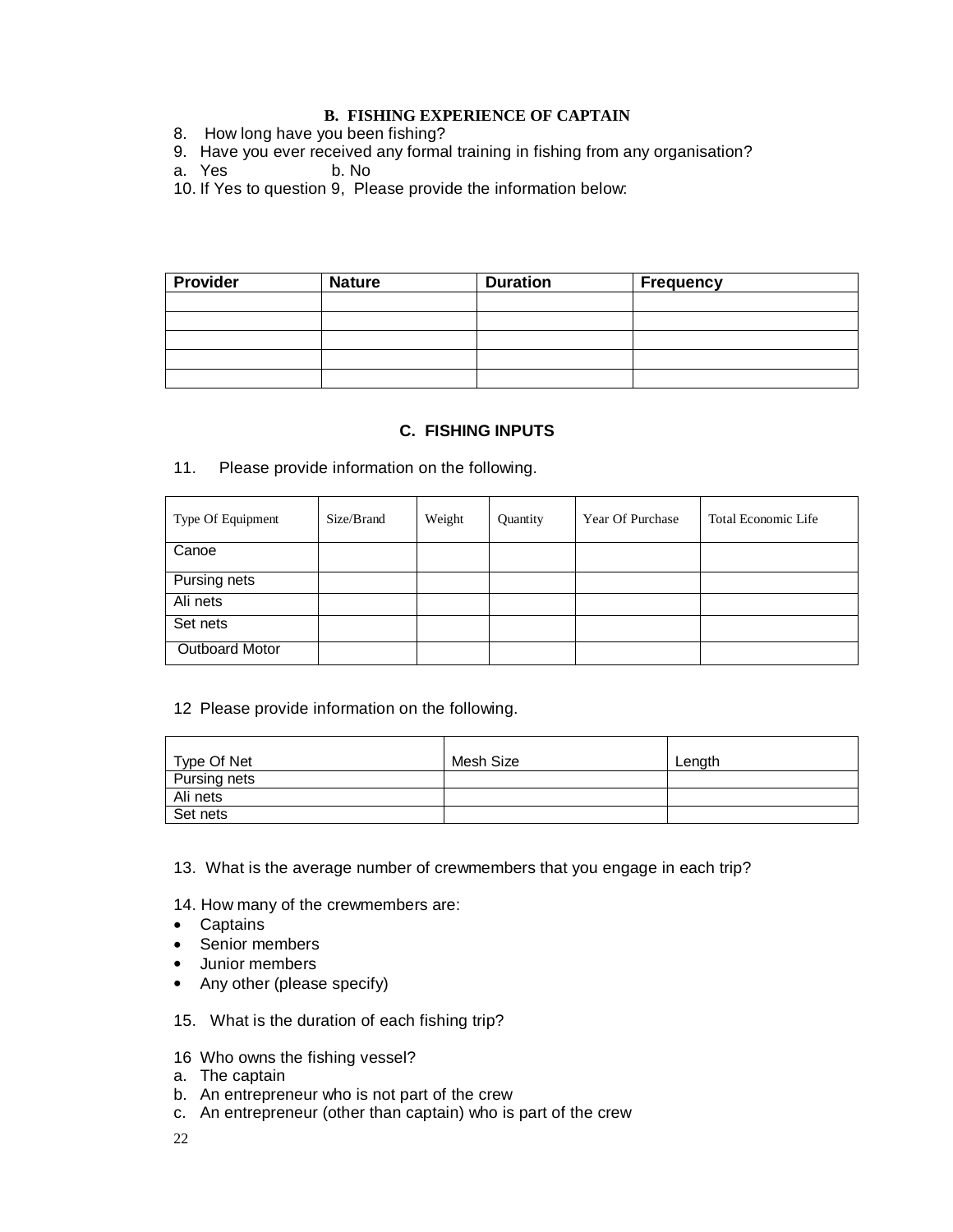- d. Joint ownership by the Captain and an entrepreneur who is not part of the crew
- e. A company (Specify size)……….
- f. Any other (Please Specify)……………..

#### **D. FISH HARVEST**

17. Please provide the required information in the Table below on MAXIMUM QUANTITY of fish harvested (per trip) within the last major season.

| where the contract the contract of the contract the contract the contract of the contract of the contract of the contract of the contract of the contract of the contract of the contract of the contract of the contract of t |                         |                          |  |  |
|--------------------------------------------------------------------------------------------------------------------------------------------------------------------------------------------------------------------------------|-------------------------|--------------------------|--|--|
| Type Of Fish                                                                                                                                                                                                                   | Max Quantity Of Harvest | <b>Price Per Measure</b> |  |  |
|                                                                                                                                                                                                                                |                         |                          |  |  |
|                                                                                                                                                                                                                                |                         |                          |  |  |
|                                                                                                                                                                                                                                |                         |                          |  |  |
|                                                                                                                                                                                                                                |                         |                          |  |  |

18. Please provide the required information in the Table below on MINIMUM QUANTITY of fish harvested (per trip) within the last major season.

| ab, a change of the color to the state of the state and the state of the second of the state of the state of the state of the state of the state of the state of the state of the state of the state of the state of the state |                                                      |  |  |  |
|--------------------------------------------------------------------------------------------------------------------------------------------------------------------------------------------------------------------------------|------------------------------------------------------|--|--|--|
| Type Of Fish                                                                                                                                                                                                                   | Min Quantity Of Harvest per Trip   Price Per Measure |  |  |  |
|                                                                                                                                                                                                                                |                                                      |  |  |  |
|                                                                                                                                                                                                                                |                                                      |  |  |  |
|                                                                                                                                                                                                                                |                                                      |  |  |  |
|                                                                                                                                                                                                                                |                                                      |  |  |  |

19. Please provide the required information in the Table below on AVERAGE QUANTITY of fish harvested (per trip) within the last major season.

| Type Of Fish | Max Quantity Of Harvest per Trip | Price Per Measure |
|--------------|----------------------------------|-------------------|
|              |                                  |                   |
|              |                                  |                   |
|              |                                  |                   |
|              |                                  |                   |

#### **E. MESH SIZE REGULATION**

- 20. What is the department approved mesh size for your net?
- 21. Does your net have approved mesh size by the Department of Fishery?

Yes …………. No……………..

22. Do you believe that if fishermen use nets of mesh sizes smaller than what is approved by the fishery department the artisanal marine fish resources will dissipate in the long run?

Yes…………….. No…………….

- 23. Please give reason(s) for your answer to question 22
- 24. If 'No' to question 21 and 'Yes' to question 22 why do you use the unapproved mesh size?
- (a) Because other fishermen are using it
- (b) Because I am poor
- (c) Any other reason Please specify